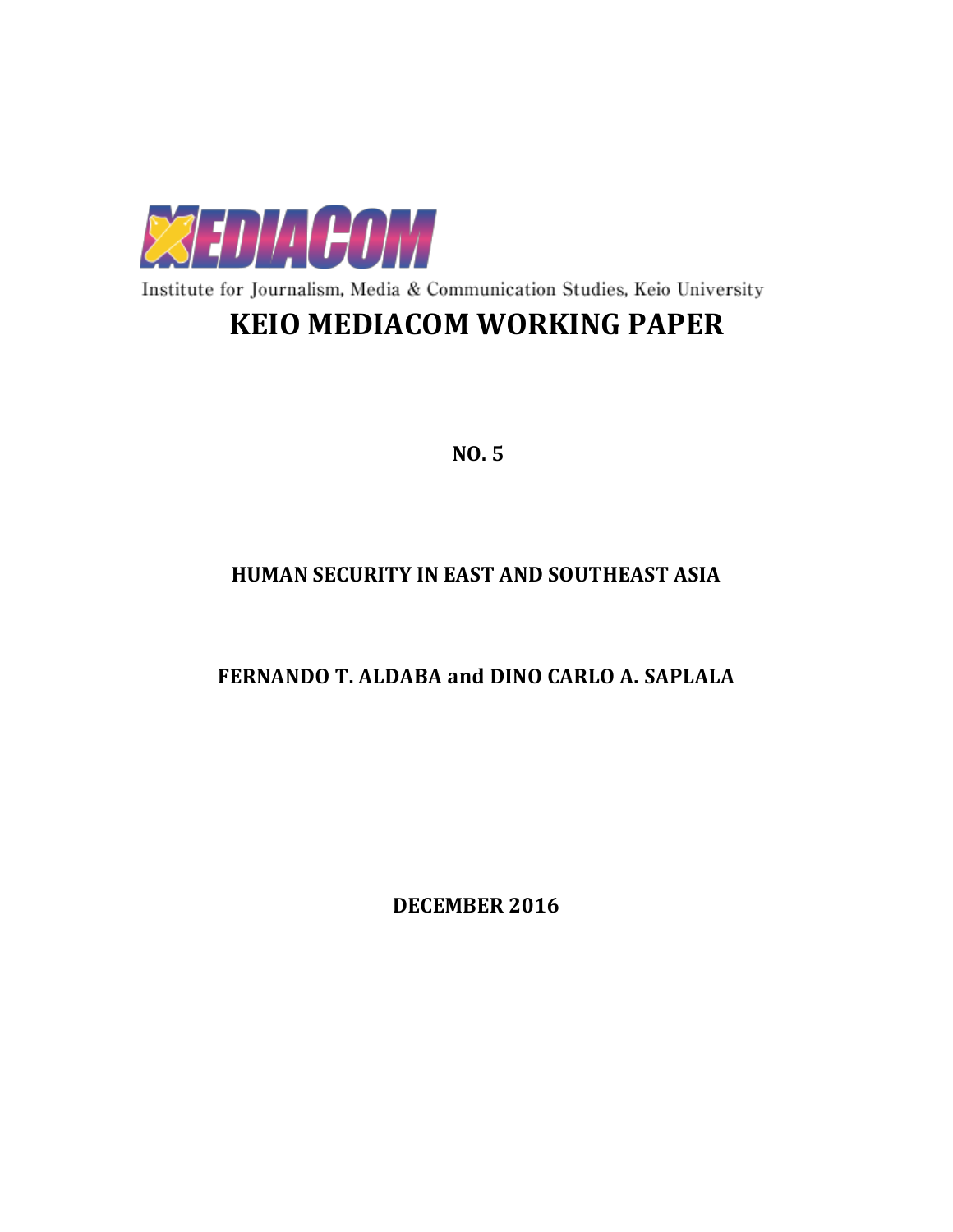# **Human Security in East and Southeast Asia**

Fernando T. Aldaba<sup>1</sup> and Dino Carlo A. Saplala<sup>2</sup> Ateneo de Manila University

### **ABSTRACT**

Human security is an emerging paradigm highlighted in the 1994 Human Development Report as an alternative to traditional security concepts, which usually focus on territorial and national security issues. Two major components of human security are "freedom from want" and "freedom from fear". "Freedom from want" refers to the ability of citizens to have access to sufficient incomes and basic services such as health and education. "Freedom from fear" involves the psychological wellbeing and protection of the citizenry from vulnerabilities which cause fear such as climate and environmental risks, risks of displacements and crime, and lack of trust in governments.

This paper aims to assess the current state of human security in the Philippines and selected countries in the East and Southeast Asian Regions. Using descriptive statistics compiled from the 2015 Human Development Report and 2015 Key Indicators for Asia and the Pacific, the paper examines various indicators related to "freedom from want" and "freedom from fear", the two components of human security. The paper then synthesizes its findings by looking at common characteristics and variations across the different countries. Attempts to integrate these indicators into human security indices are also briefly discussed.

In terms of "freedom from want", we find that there is still a development divide between countries in the region, but poorer countries such as Cambodia, Laos, Myanmar, and the Philippines are catching up as their economic growth have been at high levels the past few years. In terms of "freedom from fear", we find that factors such as psychological well-being, life satisfaction, and trust in the government are not always correlated to economic growth. These factors are not just a simple function of growth but possibly of the experience of the people in engaging with the government or being a recipient of its services.

l

<sup>1</sup> Dean and Professor of Economics in the School of Social Sciences, Ateneo de Manila University. Dr. Aldaba is also a member of the Executive Committee of the Human Development Network. Email: [faldaba@ateneo.edu](mailto:faldaba@ateneo.edu)

<sup>2</sup> Lecturer and Graduate Student in the Department of Economics, School of Social Sciences, Ateneo de Manila University. Email[: dsaplala@ateneo.edu](mailto:dsaplala@ateneo.edu)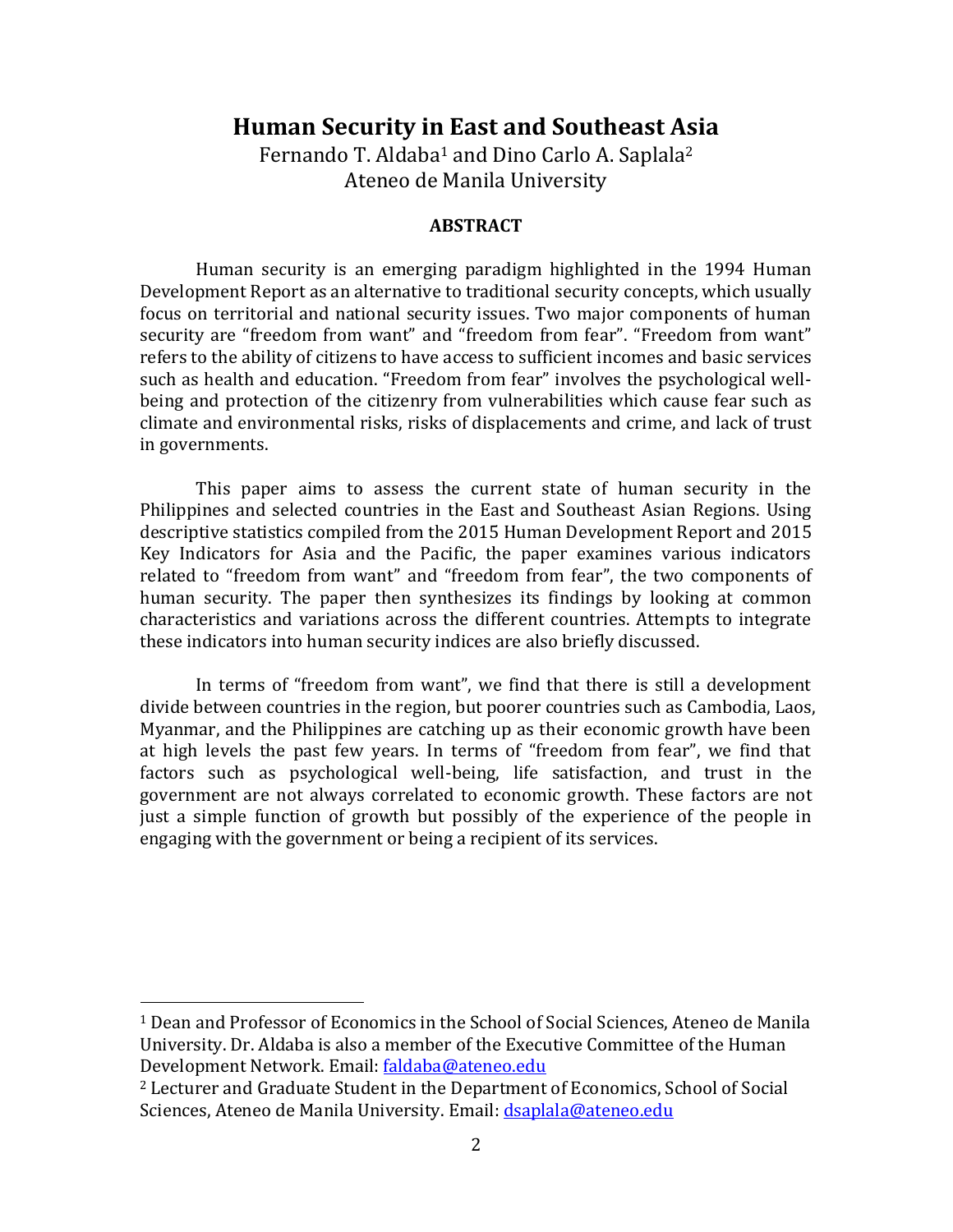# **Human Security in East and Southeast Asia**

*Fernando T. Aldaba and Dino Carlo A. Saplala Ateneo de Manila University*

## **I. Introduction**

 $\overline{a}$ 

The 1994 Human Development Report highlighted two major components of human security: 'freedom from fear' and 'freedom from want' which were derived from the preamble to the Universal Declaration of Human Rights (UNDP, 1994). The report identified various types of human security threats:

- a) Economic security: Persistent poverty, unemployment, underemployment
- b) Food security: Hunger, famine
- c) Health security: Deadly infectious diseases, unsafe food, malnutrition, lack of access to basic health care
- d) Environmental security: Environmental degradation, resource depletion, natural disasters, pollution
- e) Personal security: Physical violence, crime, terrorism, domestic violence, child labor
- f) Community security: Inter-ethnic, religious and other identity based tensions
- g) Political security: Political repression, human rights abuses

The Commission on Human Security (CHS) argued the necessity of a new paradigm and definition of security as a response to all kinds of security threats – "from chronic and persistent poverty to ethnic violence, human trafficking, climate change, health pandemics, international terrorism, and sudden economic and financial downturns." It added that such threats have a transnational nature and transcends traditional notions of security focusing on military threats and aggressions. It also emphasized that human security needs a comprehensive and integrated approach that recognizes the linkages and the interdependencies between development, human rights, and national security.

In essence, the CHS defines human security as: "… to protect the vital core of all human lives in ways that enhance human freedoms and human fulfillment. Human security means protecting fundamental freedoms – freedoms that are the essence of life. It means protecting people from critical and pervasive threats and situations. It means using processes that build on people's strengths and aspirations. It means creating political, social, environmental, economic, military and cultural systems that together give people the building blocks of survival, livelihood and dignity."<sup>3</sup> The new paradigm stresses the need for cooperative and multi-sectoral responses that unify the agendas of those dealing with security, development, and human rights.

<sup>3</sup> Taken from "Human Security in Theory and Practice: An Overview of the Human Security Concept and the United Nations Trust Fund for Human Security" published by the United Nations Trust Fund for Human Security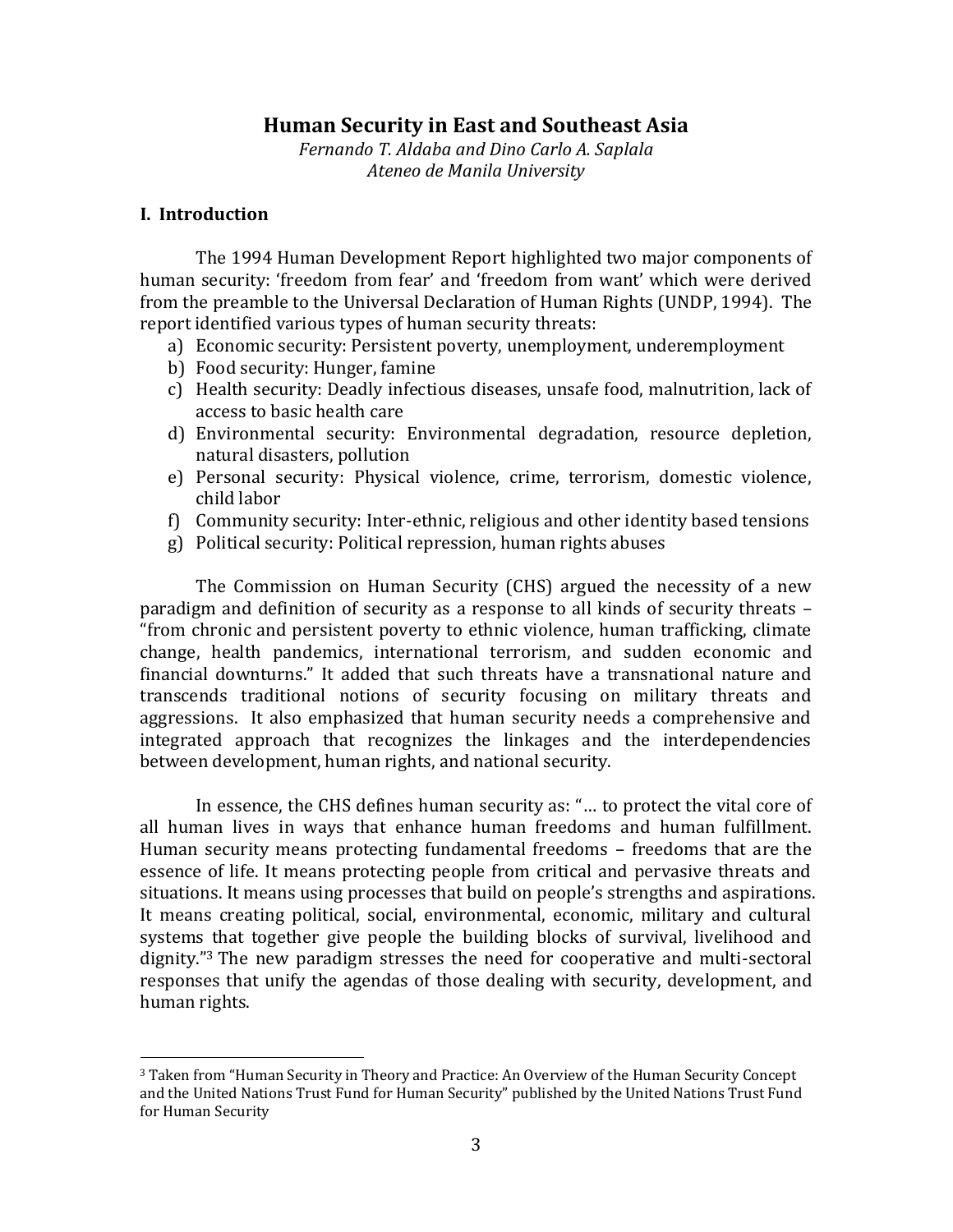The paper uses this new paradigm to examine the current situation of human security in the East and Southeast Asian Regions. It will embark on this by reviewing various indicators as culled from the 2015 Human Development Report (UNDP, 2015) and 2015 Key Indicators for Asia and the Pacific (ADB, 2015). The paper then synthesizes its findings by looking at some common characteristics and variations of human security across the various countries covered in the study.

#### **II. Freedom from Want**

This section explores various indicators that describe the performance of various countries in terms of providing the environment for their citizens to have "freedom from want". The authors of this paper define "freedom from want" as the fulfillment of the basic needs of the citizenry especially in terms of adequate incomes and access to basic services such as health and education. In simple terms, it is freedom from poverty.

#### *A. Economic Growth*

It has been frequently argued that economic growth is necessary for human development in a country. Although this is not sufficient, many countries in the world still look at Gross Domestic Product and GDP growth as important indicators of a country's development and GDP per capita growth as a measure of well-being or standard of living. Other indicators have been utilized for these but will be discussed later in this section.

From Table 1 below, we see that China, Japan, and Indonesia have the largest economies when we examine GDP or total output. GDP was measured through the Purchasing Power Parity index to facilitate comparability among countries in the region. It is known that China and Indonesia are the two biggest countries in terms of population with the former having around 1.3 billion people while the latter has 232 million. However, in terms of GDP per capita, it is Singapore and Brunei which register the highest values with Singapore at US\$ PPP 76,237 and Brunei at US\$ PPP 69,474. The other East Asian countries – Hong Kong, South Korea, and Japan also have relatively high levels of GDP per capita at more than US\$ PPP 30,000.

In Table 2, we see that Southeast and East Asian economies have also been growing relatively high for the past five years, most especially China, Myanmar, Laos, Cambodia, Singapore, and the Philippines. Their economies have been growing at an average of more than 6% annually from 2010-2014. This is also the reason why the region is one of the most dynamic areas in terms of economic activity. For this reason, both portfolio and foreign direct investments have been pouring into the region although the magnitude varies from country to country.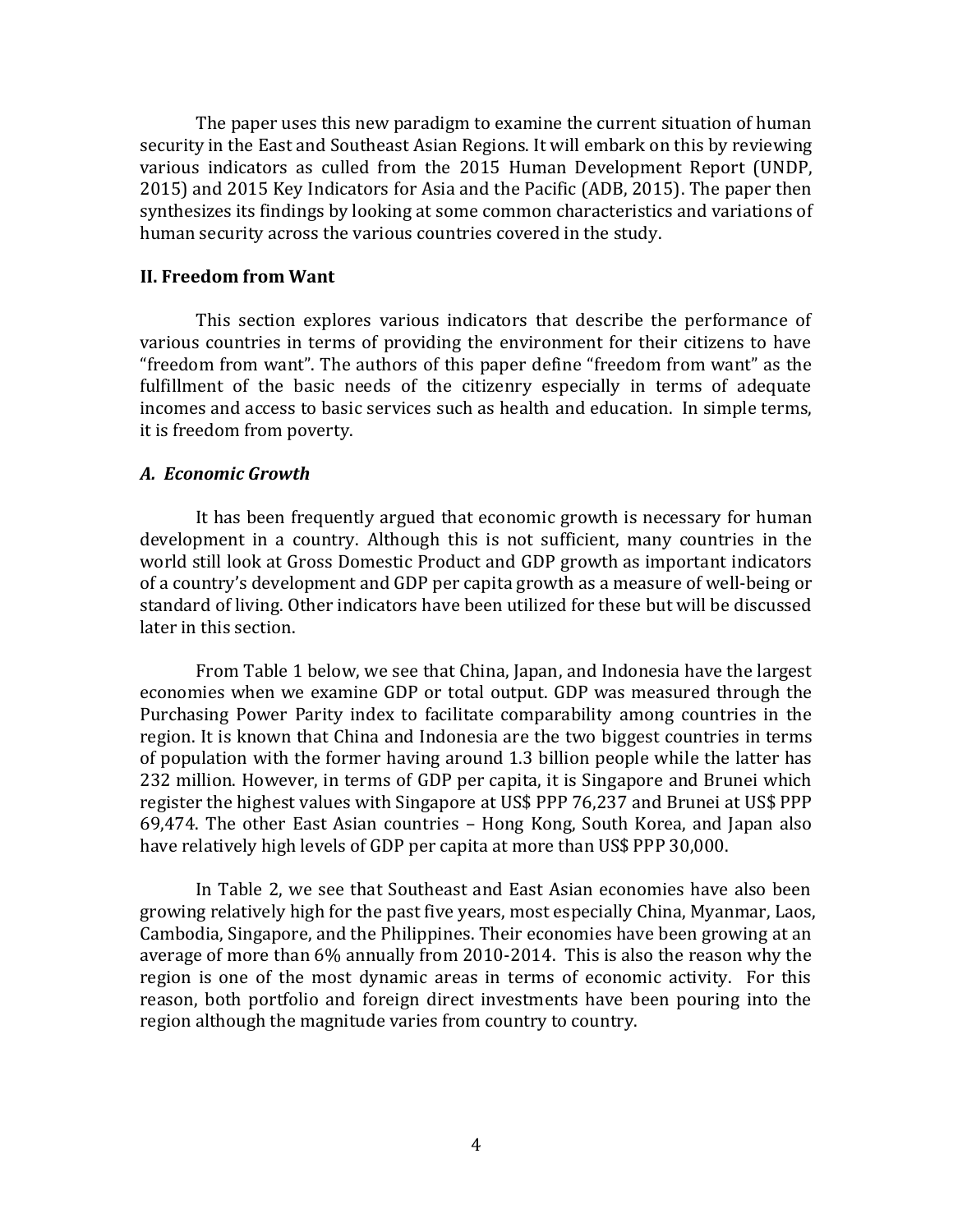| GDP levels and GDP per capita levels |                                                  |                               |  |  |  |  |
|--------------------------------------|--------------------------------------------------|-------------------------------|--|--|--|--|
|                                      | <b>Gross Domestic Product</b>                    |                               |  |  |  |  |
| Country                              | <b>Total</b><br><b>(2011 PPP</b><br>\$ billions) | Per capita<br>$(2011$ PPP \$) |  |  |  |  |
|                                      | 2013                                             | 2013                          |  |  |  |  |
| <b>Very High Human Development</b>   |                                                  |                               |  |  |  |  |
| Singapore                            | 411.6                                            | 76,237                        |  |  |  |  |
| Hong Kong, China                     | 370.2                                            | 51,509                        |  |  |  |  |
| South Korea                          | 1,642.6                                          | 32,708                        |  |  |  |  |
| Japan                                | 4,535.1                                          | 35,614                        |  |  |  |  |
| <b>Brunei</b>                        | 29.0                                             | 69,474                        |  |  |  |  |
| <b>High Human Development</b>        |                                                  |                               |  |  |  |  |
| Malaysia                             | 671.3                                            | 22,589                        |  |  |  |  |
| China                                | 15,643.2                                         | 11,525                        |  |  |  |  |
| Thailand                             | 933.6                                            | 13,932                        |  |  |  |  |
| <b>Medium Human Development</b>      |                                                  |                               |  |  |  |  |
| Indonesia                            | 2,312.4                                          | 9,254                         |  |  |  |  |
| Philippines                          | 622.5                                            | 6,326                         |  |  |  |  |
| Vietnam                              | 459.7                                            | 5,125                         |  |  |  |  |
| Timor Leste                          | 2.3                                              | 2,040                         |  |  |  |  |
| Laos                                 | 31.6                                             | 4,667                         |  |  |  |  |
| Cambodia                             | 44.6                                             | 2,944                         |  |  |  |  |

**Table 1 GDP levels and GDP per capita levels**

| Real GDP growth rates for East Asia and Southeast Asia |      |        |      |        |        |                          |
|--------------------------------------------------------|------|--------|------|--------|--------|--------------------------|
| Country                                                | 2010 | 2011   | 2012 | 2013   | 2014   | <b>Five Year Average</b> |
| <b>East Asia</b>                                       |      |        |      |        |        |                          |
| China                                                  | 10.4 | 9.5    | 7.7  | 7.7    | 7.4    | 8.5                      |
| Hong Kong, China                                       | 6.8  | 4.8    | 1.7  | 3.1    | 2.5    | 3.8                      |
| Japan                                                  | 4.7  | $-0.5$ | 1.7  | 1.6    | $-0.1$ | 1.5                      |
| South Korea                                            | 6.5  | 3.7    | 2.3  | 2.9    | 3.3    | 3.7                      |
| <b>Southeast Asia</b>                                  |      |        |      |        |        |                          |
| Brunei                                                 | 2.6  | 3.7    | 0.9  | $-2.1$ | $-2.3$ | 0.6                      |
| Cambodia                                               | 6.0  | 7.1    | 7.3  | 7.4    | 7.1    | 7.0                      |
| Indonesia                                              | 6.2  | 6.2    | 6.0  | 5.6    | 5.0    | 5.8                      |
| Laos                                                   | 8.1  | 8.0    | 7.9  | 8.0    | 7.6    | 7.9                      |
| Malaysia                                               | 7.4  | 5.3    | 5.5  | 4.7    | 6.0    | 5.8                      |
| Myanmar                                                | 9.6  | 5.6    | 7.3  | 8.4    | 8.7    | 7.9                      |
| Philippines                                            | 7.6  | 3.7    | 6.7  | 7.1    | 6.1    | 6.2                      |
| Singapore                                              | 15.2 | 6.2    | 3.4  | 4.4    | 2.9    | 6.4                      |
| Thailand                                               | 7.5  | 0.8    | 7.3  | 2.8    | 0.9    | 3.9                      |
| Vietnam                                                | 6.4  | 6.2    | 5.2  | 5.4    | 6.0    | 5.9                      |

**Table 2**

**Source: 2015 ADB Key Indicators for Asia and the Pacific**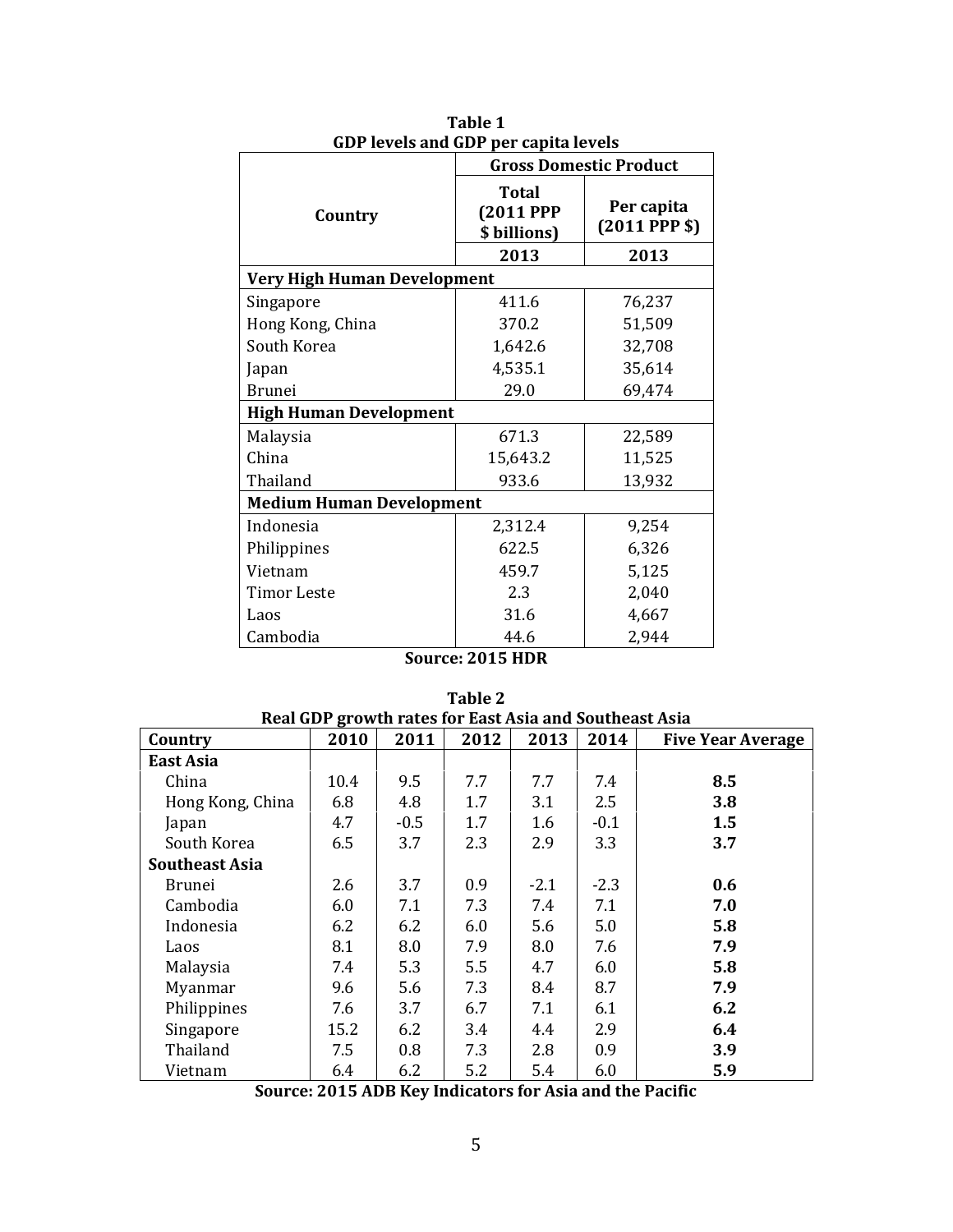#### *B. Poverty in the Region*

#### *Poverty Incidence*

Despite robust economic growth in the region, poverty incidence remains high in some Southeast Asian countries such as Cambodia, Myanmar, Laos, Indonesia, and the Philippines, which all have double digit rates. This means that these countries have not yet achieved inclusive growth whereby the majority of their citizenry enjoy the benefits of growth. East Asian countries covered in this paper except for China do not have poverty incidence data in the 2015 Key Indicators for Asia and the Pacific.

|                       |          | \$1.25 a Day (PPP)   |          |                    |      |                      | <b>National</b> |                    |
|-----------------------|----------|----------------------|----------|--------------------|------|----------------------|-----------------|--------------------|
| Country               |          | <b>Earliest Year</b> |          | <b>Latest Year</b> |      | <b>Earliest Year</b> |                 | <b>Latest Year</b> |
| East Asia             |          |                      |          |                    |      |                      |                 |                    |
| China                 | 60.7     | (1990)               | 6.3      | (2011)             | 6.0  | (1996)               | 8.5             | (2013)             |
| <b>Southeast Asia</b> |          |                      |          |                    |      |                      |                 |                    |
| Cambodia              | 44.5     | (1994)               | 10.1     | (2011)             | 50.2 | (2004)               | 18.9            | (2012)             |
| Indonesia             | 54.3     | (1990)               | 16.2     | (2011)             | 17.6 | (1996)               | 11.3            | (2014)             |
| Laos                  | 55.7     | (1992)               | 30.3     | (2012)             | 46.0 | (1992)               | 23.2            | (2012)             |
| Malaysia              | 1.6      | (1992)               | 0.0      | (2009)             | 12.4 | (1992)               | 1.7             | (2012)             |
| Myanmar               | $\cdots$ |                      | $\cdots$ |                    | 32.1 | (2005)               | 25.6            | (2010)             |
| Philippines           | 33.2     | (1991)               | 19.0     | (2012)             | 34.4 | (1991)               | 25.2            | (2012)             |
| Thailand              | 11.6     | (1990)               | 0.3      | (2010)             | 58.1 | (1990)               | 12.6            | (2012)             |
| Vietnam               | 63.8     | (1993)               | 2.4      | (2012)             | 20.7 | (2010)               | 9.8             | (2013)             |

**Table 3 Proportion of East and Southeast Asian Population below the Poverty Line**

**Source: 2015 ADB Key Indicators for Asia and the Pacific**

### *Multi-dimensional Poverty Index*

The global Multidimensional Poverty Index (MPI) is an international measure of acute poverty that is complementary to traditional income-based poverty measures by capturing the severe deprivations that each person faces at the same time with respect to education, health and living standards. The MPI assesses poverty at the individual level. If a person is deprived in a third or more of ten (weighted) indicators, the global index identifies them as 'MPI poor', and the extent – or intensity – of their poverty is measured by the number of deprivations they are experiencing. The MPI also allows comparisons across countries, regions and the world and within countries by ethnic group, urban/rural location, as well as other key household and community characteristics. The MPI can also be used as an analytical tool to identify the most vulnerable people - the chronic poor. Table 4 below implies that the chronic poor live in countries such as Cambodia, Laos, and Timor Leste.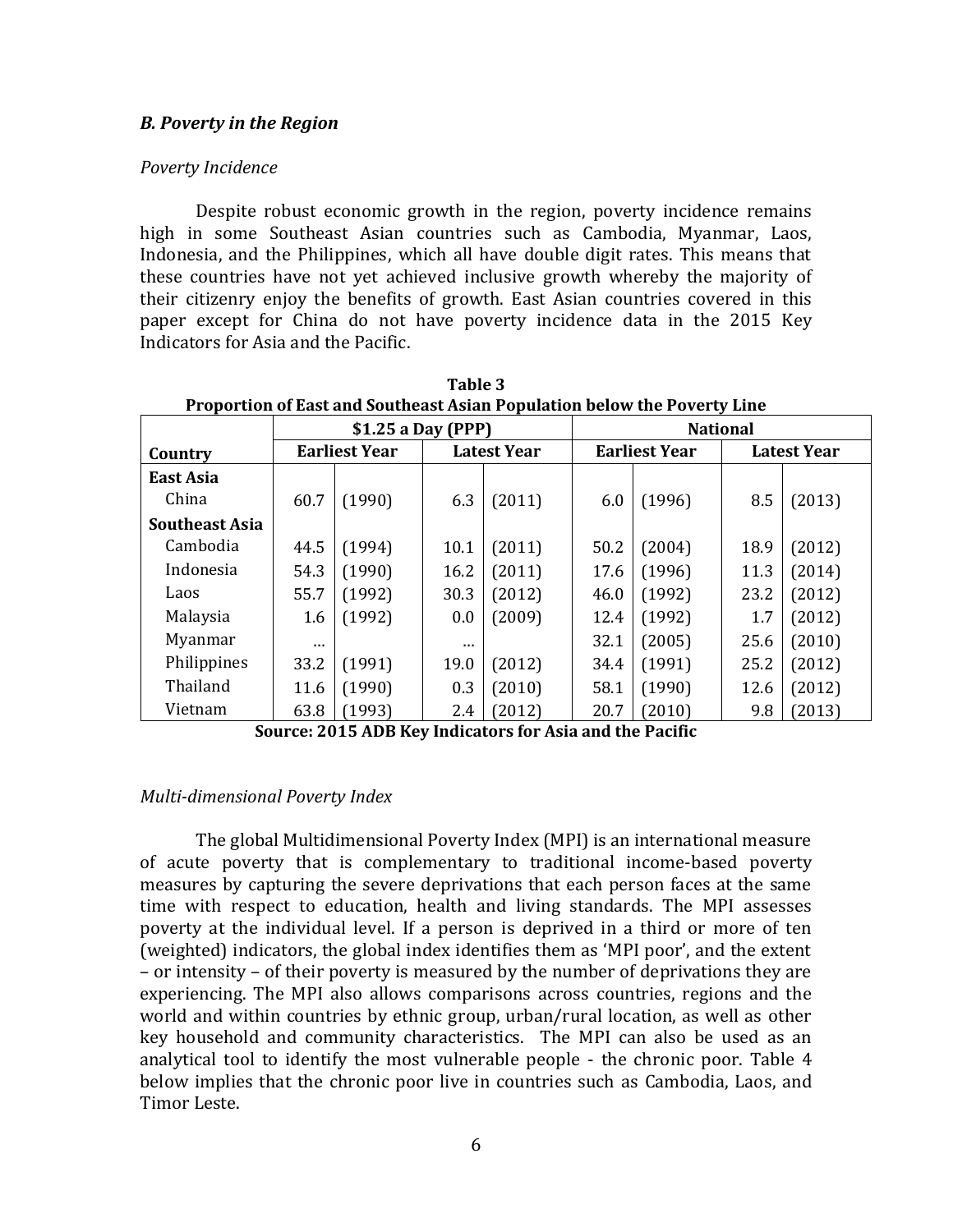| <b>Multidimensional Poverty index</b>             |                        |       |           |       |           |  |  |
|---------------------------------------------------|------------------------|-------|-----------|-------|-----------|--|--|
| <b>HDRO</b> specifications<br>2010 specifications |                        |       |           |       |           |  |  |
| Country                                           | <b>Year and survey</b> | Index | Headcount | Index | Headcount |  |  |
|                                                   | 2005-2014              | Value | (%)       | Value | (%)       |  |  |
| Cambodia                                          | 2010 D                 | 0.211 | 46.8      | 0.212 | 45.9      |  |  |
| China                                             | 2012 N                 | 0.023 | 5.2       | 0.023 | 5.2       |  |  |
| Indonesia                                         | 2012 D                 | 0.024 | 5.9       | 0.066 | 15.5      |  |  |
| Laos                                              | 2011/2012 M            | 0.186 | 36.8      | 0.174 | 34.1      |  |  |
| Philippines                                       | 2013 D                 | 0.033 | 6.3       | 0.052 | 11.0      |  |  |
| Thailand                                          | 2005/2006 M            | 0.004 | 1.0       | 0.006 | 1.6       |  |  |
| Timor Leste                                       | 2009/2010 D            | 0.322 | 64.3      | 0.360 | 68.1      |  |  |
| Vietnam                                           | 2010/2011 M            | 0.026 | 6.4       | 0.017 | 4.2       |  |  |
|                                                   | Source: 2015 HDR       |       |           |       |           |  |  |

**Table 4**

#### *C. Human Development Index*

It was in 1990 when the United Nations Development Programme launched the first Human Development Report, with the contention that people should be the focus of development and that development should be measured by the holistic progress of an individual and of human beings. Until that time, development thinking had been dominated by the idea that the economic prosperity came first, and people second. Supporting this perspective with empirical data and analysis, the Human Development Report transformed how countries formulate development policies. The chief architects of the HDR were the prominent Pakistani economist Mahbub Ul Haq and Nobel Prize winner Amartya Sen. The Human Development Index is the concrete measure used in the various reports. It is a summary measure for assessing long-term progress in three basic dimensions of human development:

- *Health* (life expectancy at birth)
- *Knowledge* (mean years and expected years of schooling)
- *Income* (Gross National Income per capita in PPP\$)

Table 5 below shows that almost all East Asian countries have very high human development i.e. Hong Kong, South Korea, and Japan while two Southeast Asian countries are at par i.e. Singapore and Brunei. The rest of the countries in the two regions are grouped under high and medium human development except Myanmar, which is in the low human development category.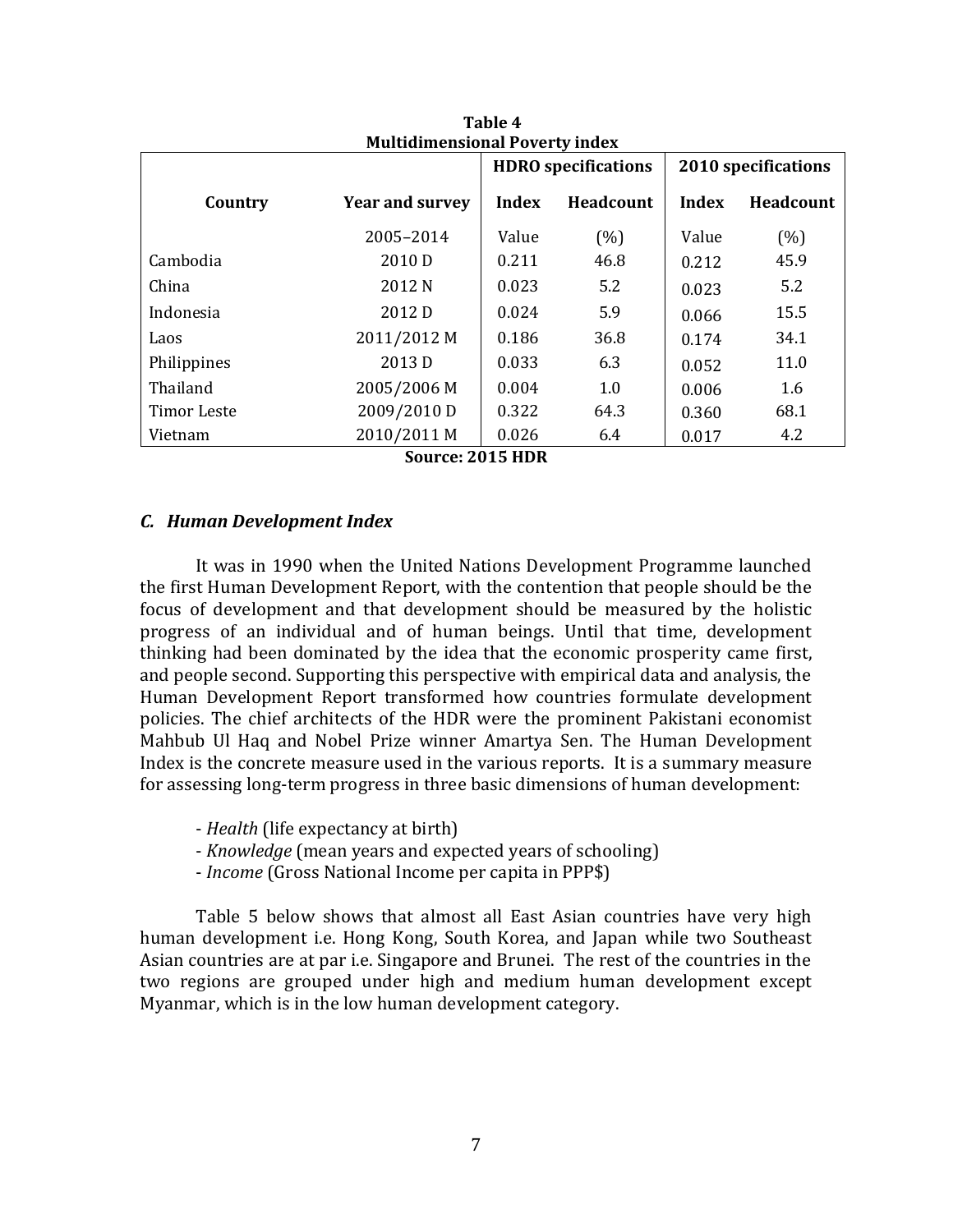| <b>Human Development Index</b>     |                                     |                                |                                          |                                      |  |  |  |
|------------------------------------|-------------------------------------|--------------------------------|------------------------------------------|--------------------------------------|--|--|--|
| Country                            | Human<br>Development<br>Index (HDI) | Life<br>expectancy<br>at birth | <b>Expected</b><br>years of<br>schooling | <b>Mean years</b><br>of<br>schooling |  |  |  |
|                                    | Value                               | (years)                        | (years)                                  | (years)                              |  |  |  |
|                                    | 2014                                | 2014                           | 2014                                     | 2014                                 |  |  |  |
| <b>Very High Human Development</b> |                                     |                                |                                          |                                      |  |  |  |
| Singapore                          | 0.912                               | 83.0                           | 15.4                                     | 10.6                                 |  |  |  |
| Hong Kong, China                   | 0.910                               | 84.0                           | 15.6                                     | 11.2                                 |  |  |  |
| South Korea                        | 0.898                               | 81.9                           | 16.9                                     | 11.9                                 |  |  |  |
| Japan                              | 0.891                               | 83.5                           | 15.3                                     | 11.5                                 |  |  |  |
| <b>Brunei</b>                      | 0.856                               | 78.8                           | 14.5                                     | 8.8                                  |  |  |  |
| <b>High Human Development</b>      |                                     |                                |                                          |                                      |  |  |  |
| Malaysia                           | 0.779                               | 74.7                           | 12.7                                     | 10.0                                 |  |  |  |
| China                              | 0.727                               | 75.8                           | 13.1                                     | 7.5                                  |  |  |  |
| Thailand                           | 0.726                               | 74.4                           | 13.5                                     | 7.3                                  |  |  |  |
| <b>Medium Human Development</b>    |                                     |                                |                                          |                                      |  |  |  |
| Indonesia                          | 0.684                               | 68.9                           | 13.0                                     | 7.6                                  |  |  |  |
| Philippines                        | 0.668                               | 68.2                           | 11.3                                     | 8.9                                  |  |  |  |
| Vietnam                            | 0.666                               | 75.8                           | 11.9                                     | 7.5                                  |  |  |  |
| <b>Timor Leste</b>                 | 0.595                               | 68.2                           | 11.7                                     | 4.4                                  |  |  |  |
| Laos                               | 0.575                               | 66.2                           | 10.6                                     | 5.0                                  |  |  |  |
| Cambodia                           | 0.555                               | 68.4                           | 10.9                                     | 4.4                                  |  |  |  |
| <b>Low Human Development</b>       |                                     |                                |                                          |                                      |  |  |  |
| Myanmar                            | 0.536                               | 65.9                           | 8.6                                      | 4.1                                  |  |  |  |
|                                    | c.<br>.                             | $204$ FIIDD                    |                                          |                                      |  |  |  |

**Table 5**

Table 6 below shows that all countries in the region have improved greatly the value of their HDIs from 1990 to 2014. Even Myanmar, the only country in the low human development bracket, increased its HDI value from .352 to .536. Singapore which started in 1990 with a high HDI of .718 still increased its value to .912 in 2014.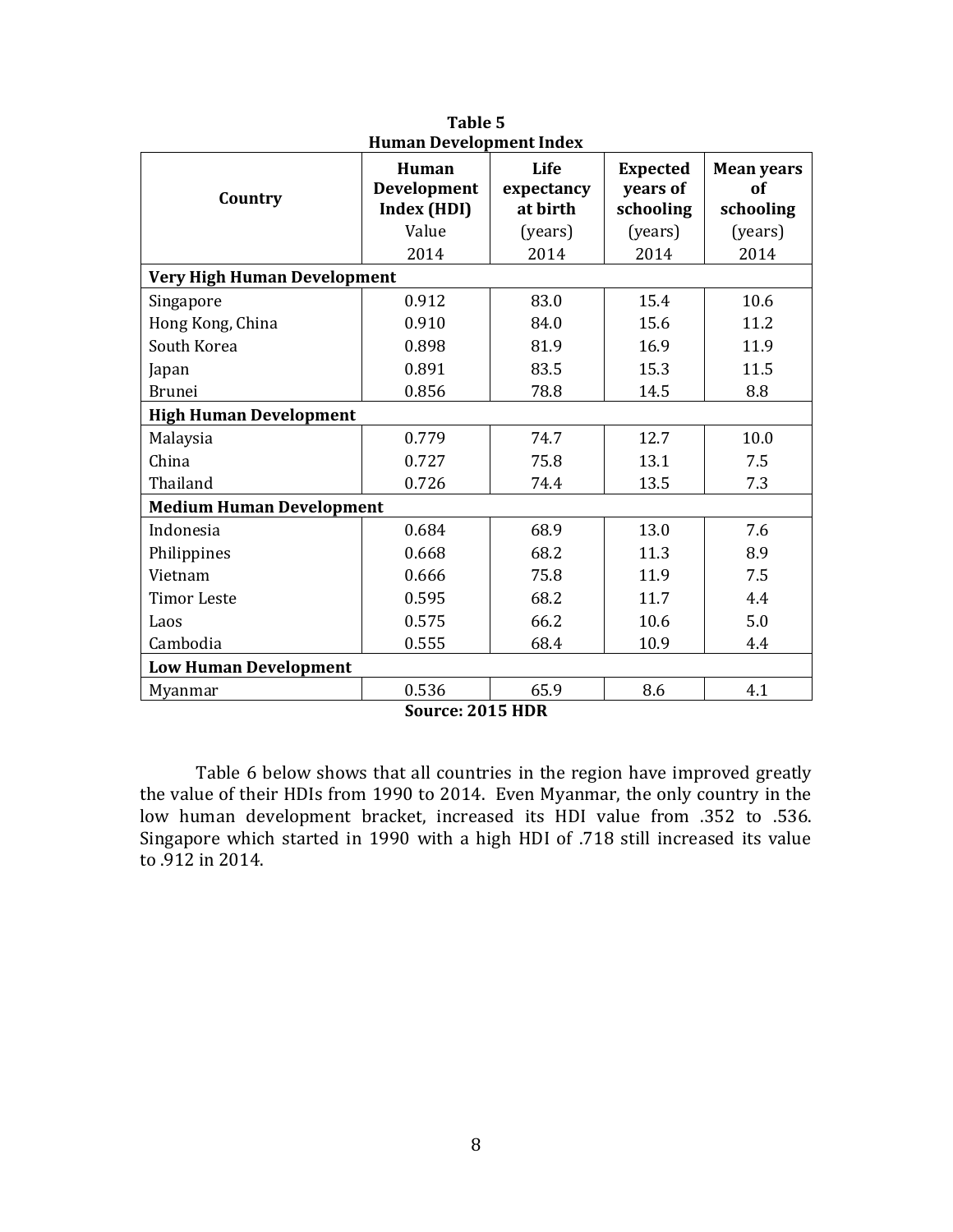|                                 | <b>Trends in HDI Growth</b> |       |                                     |       |       |       |       |
|---------------------------------|-----------------------------|-------|-------------------------------------|-------|-------|-------|-------|
| Country                         |                             |       | Human Development Index (HDI) Value |       |       |       |       |
|                                 | 1990                        | 2000  | 2010                                | 2011  | 2012  | 2013  | 2014  |
| Very High Human Development     |                             |       |                                     |       |       |       |       |
| Singapore                       | 0.718                       | 0.819 | 0.897                               | 0.903 | 0.905 | 0.909 | 0.912 |
| Hong Kong, China                | 0.781                       | 0.825 | 0.898                               | 0.902 | 0.906 | 0.908 | 0.910 |
| South Korea                     | 0.731                       | 0.821 | 0.886                               | 0.891 | 0.893 | 0.895 | 0.898 |
| Japan                           | 0.814                       | 0.857 | 0.884                               | 0.886 | 0.888 | 0.890 | 0.891 |
| <b>Brunei</b>                   | 0.782                       | 0.819 | 0.843                               | 0.847 | 0.852 | 0.852 | 0.856 |
| <b>High Human Development</b>   |                             |       |                                     |       |       |       |       |
| Malaysia                        | 0.641                       | 0.723 | 0.769                               | 0.772 | 0.774 | 0.777 | 0.779 |
| China                           | 0.501                       | 0.588 | 0.699                               | 0.707 | 0.718 | 0.723 | 0.727 |
| Thailand                        | 0.572                       | 0.648 | 0.716                               | 0.721 | 0.723 | 0.724 | 0.726 |
| <b>Medium Human Development</b> |                             |       |                                     |       |       |       |       |
| Indonesia                       | 0.531                       | 0.606 | 0.665                               | 0.671 | 0.678 | 0.681 | 0.684 |
| Philippines                     | 0.586                       | 0.623 | 0.654                               | 0.653 | 0.657 | 0.664 | 0.668 |
| Vietnam                         | 0.475                       | 0.575 | 0.653                               | 0.657 | 0.660 | 0.663 | 0.666 |
| <b>Timor Leste</b>              |                             | 0.468 | 0.600                               | 0.611 | 0.604 | 0.601 | 0.595 |
| Laos                            | 0.397                       | 0.462 | 0.539                               | 0.552 | 0.562 | 0.570 | 0.575 |
| Cambodia                        | 0.364                       | 0.419 | 0.536                               | 0.541 | 0.546 | 0.550 | 0.555 |
| <b>Low Human Development</b>    |                             |       |                                     |       |       |       |       |
| Myanmar                         | 0.352                       | 0.425 | 0.520                               | 0.524 | 0.528 | 0.531 | 0.536 |
|                                 |                             |       | $0.04$ $\equiv$ IIDD                |       |       |       |       |

**Table 6**

#### *D. Gender Development Index (GDI) and Gender Inequality Index (GII)*

The new GDI measures gender gaps in human development achievements by accounting for disparities between women and men in three basic dimensions of human development - health, knowledge, and living standards using the same component indicators in the HDI. The GDI is the ratio of the HDIs calculated separately for females and males using the same methodology as in the HDI. It is a direct measure of gender gap showing the female HDI as a percentage of the male HDI. Table 7 below shows that almost every country in East and Southeast Asia have minimal gender gaps in terms of the GDI. Except for Cambodia, Laos, and Timor Leste, all other countries have a GDI of at least .920.

The GII is an inequality index. It measures gender inequalities in three important aspects of human development—reproductive health, measured by maternal mortality ratio and adolescent birth rates; empowerment, measured by proportion of parliamentary seats occupied by females and proportion of adult females and males aged 25 years and older with at least some secondary education; and economic status, expressed as labor market participation and measured by labour force participation rate of female and male populations aged 15 years and older.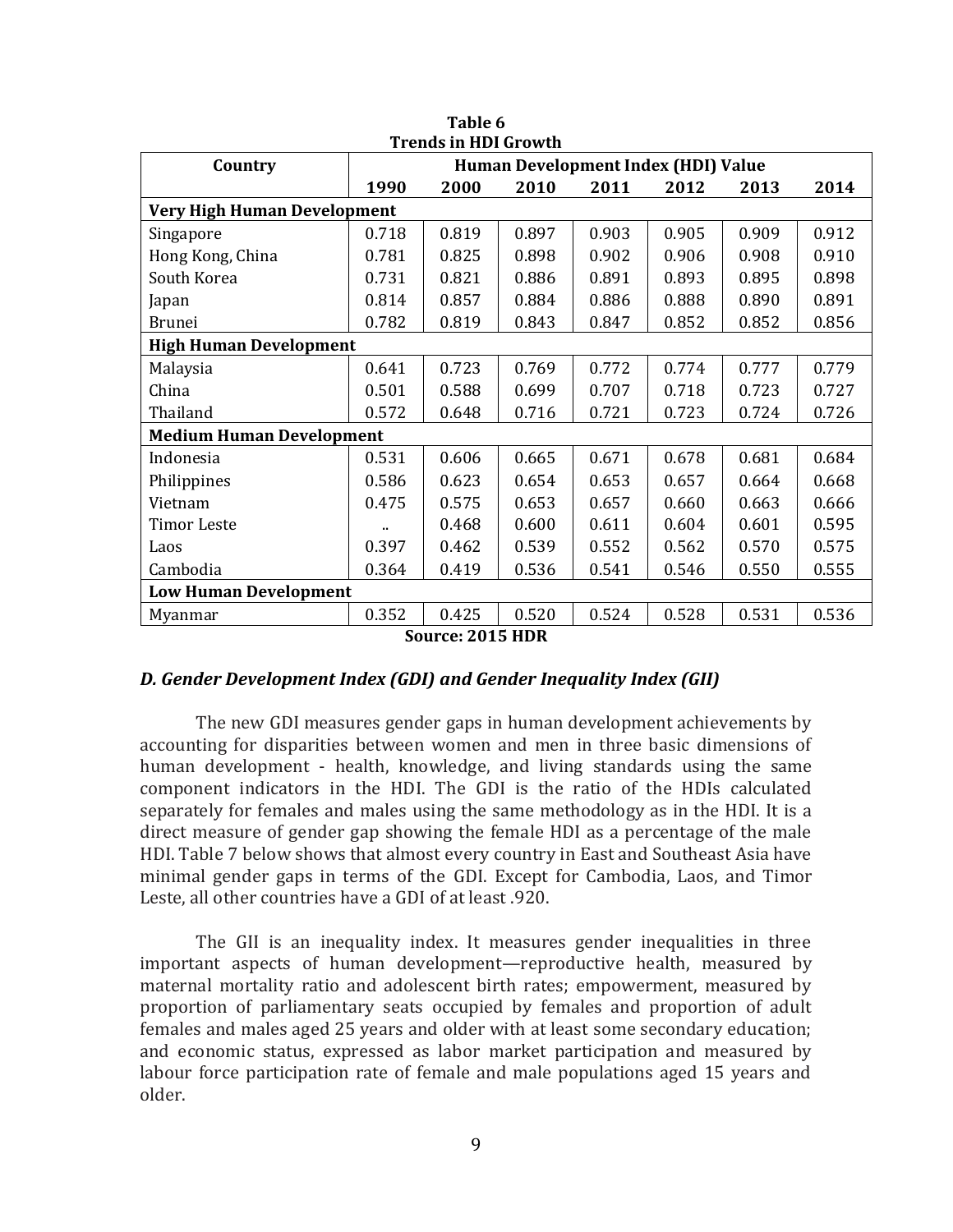The GII is built on the same framework as the  $IHDI -$  to better expose differences in the distribution of achievements between women and men. It measures the human development costs of gender inequality, thus the higher the GII value the more disparities between females and males and the more loss to human development. Table 7 implies that this measure of gender inequality is more closely related to whether the countries are classified as belong to a very high, high, medium or low level of human development. For example, Singapore, South Korea, and Japan have the lowest values of GII.

| <b>Gender Development Index (GDI) and Gender Inequality Index (GII)</b> |              |                  |              |                      |
|-------------------------------------------------------------------------|--------------|------------------|--------------|----------------------|
|                                                                         |              | GDI              | <b>GII</b>   |                      |
|                                                                         | <b>Value</b> | <b>GDI</b> group | <b>Value</b> | Rank                 |
| Country                                                                 | 2014         | 2014             | 2014         | 2014                 |
| <b>Very High Human Development</b>                                      |              |                  |              |                      |
| Singapore                                                               | 0.985        | $\mathbf{1}$     | 0.088        | 13                   |
| Hong Kong, China                                                        | 0.958        | 2                |              | $\ddot{\phantom{a}}$ |
| South Korea                                                             | 0.930        | 3                | 0.125        | 23                   |
| Japan                                                                   | 0.961        | $\overline{2}$   | 0.133        | 26                   |
| <b>Brunei</b>                                                           | 0.977        | $\mathbf{1}$     |              |                      |
| <b>High Human Development</b>                                           |              |                  |              |                      |
| Malaysia                                                                | 0.947        | 3                | 0.209        | 42                   |
| China                                                                   | 0.943        | 3                | 0.191        | 40                   |
| Thailand                                                                | 1.000        | $\mathbf{1}$     | 0.380        | 76                   |
| <b>Medium Human Development</b>                                         |              |                  |              |                      |
| Indonesia                                                               | 0.927        | 3                | 0.494        | 110                  |
| Philippines                                                             | 0.977        | $\mathbf{1}$     | 0.420        | 89                   |
| Vietnam                                                                 |              | ٠.               | 0.308        | 60                   |
| <b>Timor Leste</b>                                                      | 0.868        | 5                |              |                      |
| Laos                                                                    | 0.896        | 5                |              |                      |
| Cambodia                                                                | 0.890        | 5                | 0.477        | 104                  |
| <b>Low Human Development</b>                                            |              |                  |              |                      |
| Myanmar<br>$\sim$                                                       |              |                  | 0.413        | 85                   |

| Table 7                                                         |
|-----------------------------------------------------------------|
| ander Development Index (CDI) and Cender Inequality Index (CII) |

**Source: 2015 HDR**

### *E. Dependency Ratios*

The dependency ratio is a measure showing the number of dependents, aged zero to 14 and over the age of 65, to the total population, aged 15 to 64. It is also referred to as the "total dependency ratio." This indicator is very interesting as there is much variation. Most of the Southeast Asian countries have relatively high dependency ratios for the young age while many East Asian countries have high rates for old age. Almost all countries were able to reduce or maintain the growth rates of their population. Only two countries increased their growth rates and these are Myanmar and Laos.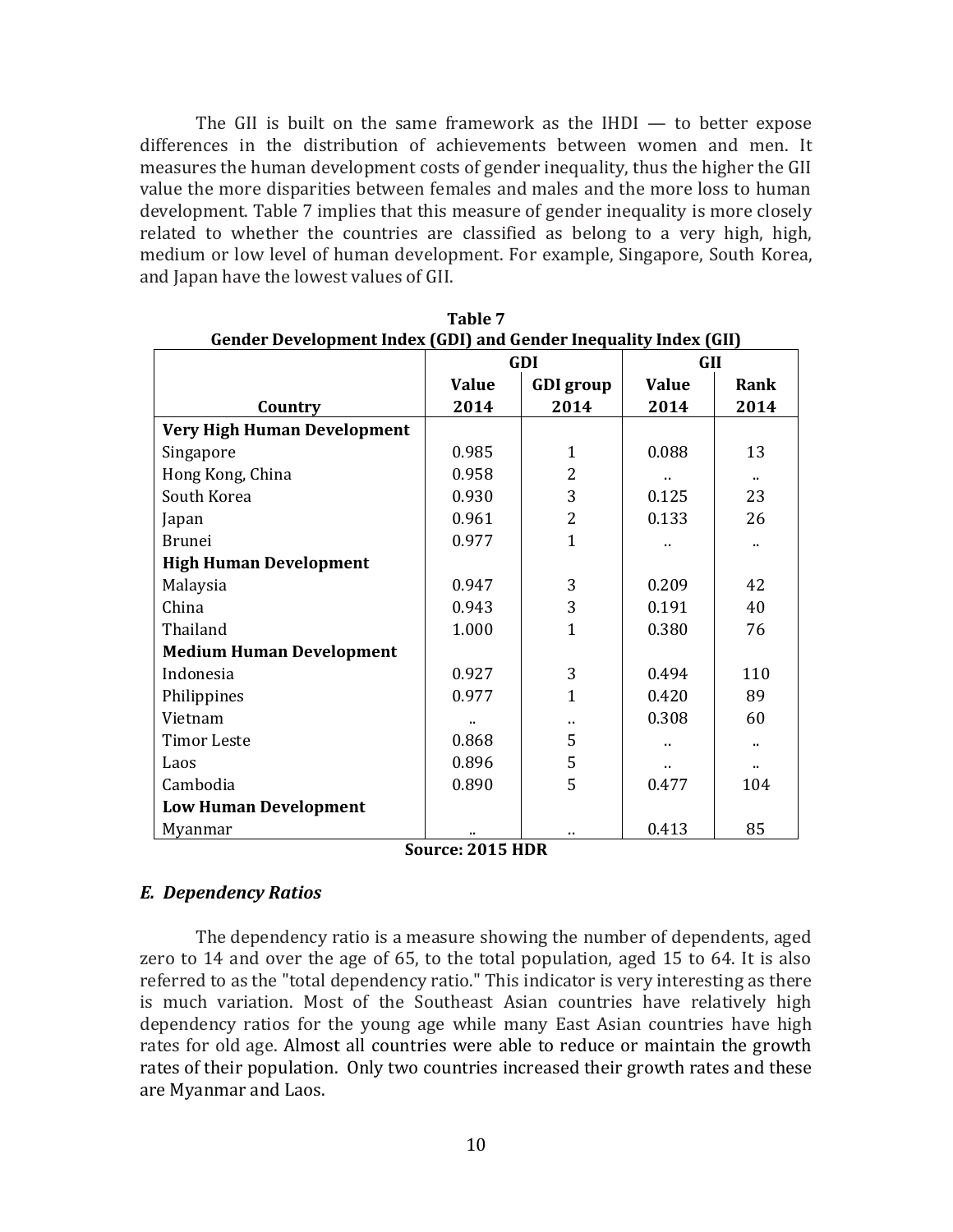|                                    | Population   |         |            |                       |                                 | Dependency ratio          |
|------------------------------------|--------------|---------|------------|-----------------------|---------------------------------|---------------------------|
|                                    | <b>Total</b> |         |            | Average annual growth | (per 100 people ages<br>$15-64$ |                           |
| Country                            | (millions)   |         |            | (%)                   | Young<br>age $(0-$<br>14)       | Old age (65<br>and older) |
|                                    | 2014         | 2030    | 2000/2005  | 2010/2015             | 2015                            | 2015                      |
| <b>Very High Human Development</b> |              |         |            |                       |                                 |                           |
| Singapore                          | 5.5          | 6.6     | 2.7        | 2.0                   | 20.8                            | 15.2                      |
| Hong Kong, China                   | 7.3          | 7.9     | 0.2        | 0.7                   | 16.0                            | 20.5                      |
| South Korea                        | 49.5         | 52.2    | 0.5        | 0.5                   | 19.5                            | 17.9                      |
| Japan                              | 127.0        | 120.6   | 0.2        | $-0.1$                | 21.2                            | 43.6                      |
| <b>Brunei</b>                      | 0.4          | 0.5     | 2.1<br>1.4 |                       | 34.6                            | 6.9                       |
| <b>High Human Development</b>      |              |         |            |                       |                                 |                           |
| Malaysia                           | 30.2         | 36.8    | 2.0        | 1.6                   | 36.6                            | 8.3                       |
| China                              | 1,393.8      | 1,453.3 | 0.6        | 0.6                   | 25.1                            | 13.1                      |
| Thailand                           | 67.2         | 67.6    | 1.0        | 0.3                   | 24.2                            | 14.5                      |
| <b>Medium Human Development</b>    |              |         |            |                       |                                 |                           |
| Indonesia                          | 252.8        | 293.5   | 1.4        | 1.2                   | 42.2                            | 8.2                       |
| Philippines                        | 100.1        | 127.8   | 2.0        | 1.7                   | 53.4                            | 6.5                       |
| Vietnam                            | 92.5         | 101.8   | 1.0        | 1.0                   | 31.7                            | 9.6                       |
| <b>Timor Leste</b>                 | 1.2          | 1.6     | 3.1        | 1.7                   | 86.5                            | 6.6                       |
| Laos                               | 6.9          | 8.8     | 1.4        | 1.9                   | 55.6                            | 6.2                       |
| Cambodia                           | 15.4         | 19.1    | 1.8        | 1.7                   | 49.0                            | 8.9                       |
| <b>Low Human Development</b>       |              |         |            |                       |                                 |                           |
| Myanmar                            | 53.7         | 58.7    | 0.7        | 0.8                   | 34.4                            | 7.7                       |
| Source: 2015 HDR                   |              |         |            |                       |                                 |                           |

**Table 8 Dependency Ratios and Population Growth Rates**

### *F. Child Health and Well-Being*

The health of children is important because any negative effect occurring in the early ages will impact on a person's future overall well-being. The key indicators include mortality rates of infants and children under five and malnutrition rates (stunting) of those under 5 years old. Countries categorized in the Human Development Report with very high human development have very low mortality and stunting rates. Only Malaysia performed as well in terms of mortality rates and China in terms of stunting. Countries bracketed under low and medium human development have very high mortality and stunting rates.

Aside from health-related indicators, table 10 below also gives a preview of the situation of child labor in the region. Higher incidences of child labor imply that a person may grow up to be less educated, for example. Among the countries with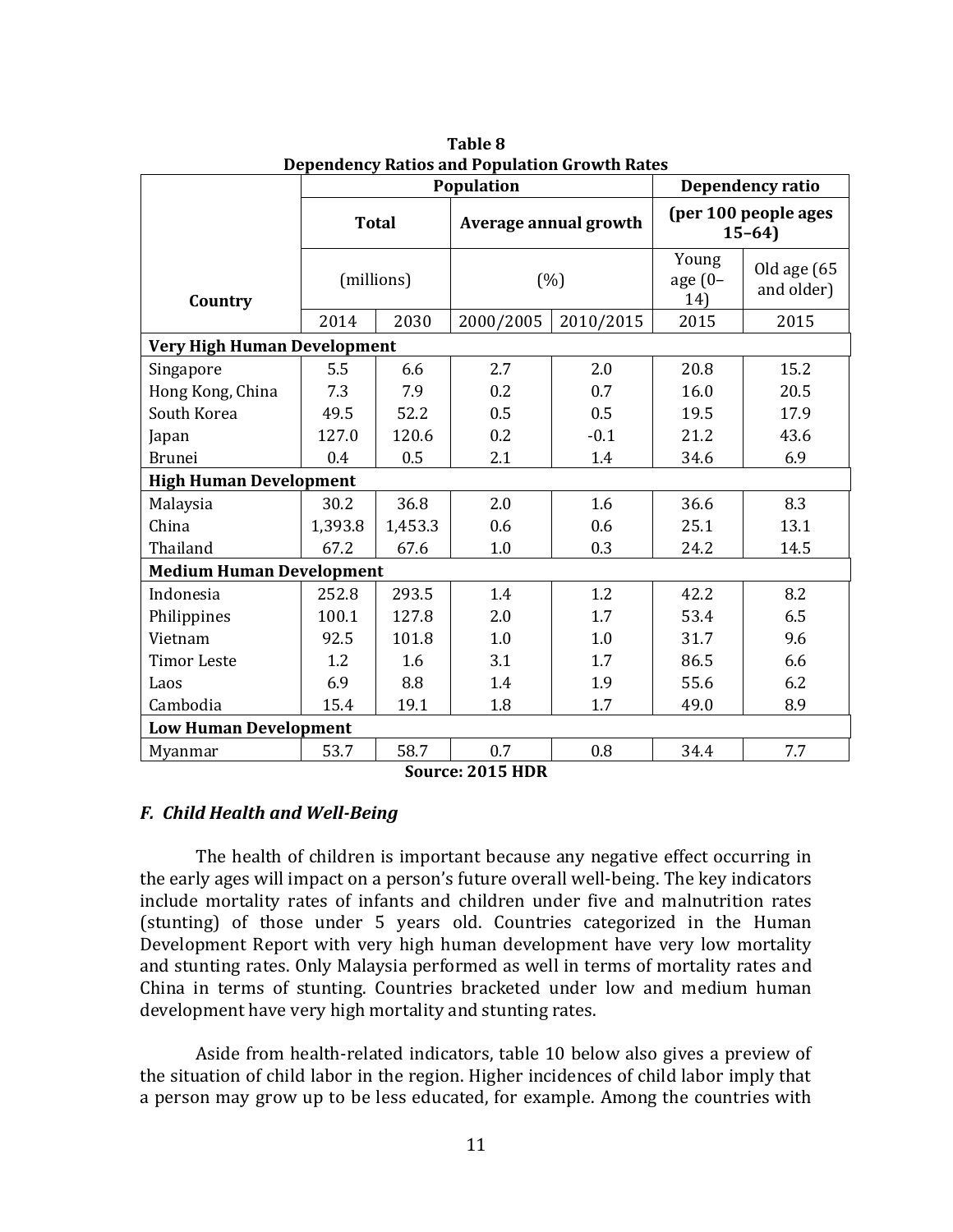available data, Cambodia, Laos, and the Philippines have the highest incidences of child labor.

| Mortanty Rates and Child Manidu Rhon Rates |                  |                                                        |                                                |
|--------------------------------------------|------------------|--------------------------------------------------------|------------------------------------------------|
| Country                                    |                  | <b>Mortality rates</b><br>$(per 1,000$ live<br>births) | <b>Child malnutrition</b><br>$(%$ under age 5) |
|                                            | Infant           | Under-Five                                             | <b>Stunting (moderate</b><br>or severe)        |
|                                            | 2013             | 2013                                                   | 2008-2013*                                     |
| <b>Very High Human Development</b>         |                  |                                                        |                                                |
| Singapore                                  | $2.2\phantom{0}$ | 2.8                                                    | 4.4                                            |
| South Korea                                | 3.2              | 3.7                                                    | 2.5                                            |
| Japan                                      | 2.1              | 2.9                                                    |                                                |
| Brunei Darussalam                          | 8.4              | 9.9                                                    |                                                |
| <b>High Human Development</b>              |                  |                                                        |                                                |
| Malaysia                                   | 7.2              | 8.5                                                    | 17.2                                           |
| China                                      | 10.9             | 12.7                                                   | 9.4                                            |
| Thailand                                   | 11.3             | 13.1                                                   | 16.3                                           |
| <b>Medium Human Development</b>            |                  |                                                        |                                                |
| Indonesia                                  | 24.5             | 29.3                                                   | 36.4                                           |
| Philippines                                | 23.5             | 29.9                                                   | 30.3                                           |
| Vietnam                                    | 19.0             | 23.8                                                   | 23.3                                           |
| <b>Timor Leste</b>                         | 46.2             | 54.6                                                   | 57.7                                           |
| Laos                                       | 53.8             | 71.4                                                   | 43.8                                           |
| Cambodia                                   | 32.5             | 37.9                                                   | 40.9                                           |
| <b>Low Human Development</b>               |                  |                                                        |                                                |
| Myanmar                                    | 39.8             | 50.5                                                   | 35.1                                           |

**Table 9 Mortality Rates and Child Malnutrition Rates**

**\* data refer to most recent available between the period indicated Source: 2015 HDR**

| Table 10     |
|--------------|
| Child Labor* |

| Country            | $%$ of ages 5–14 |
|--------------------|------------------|
| Cambodia           | 18.3             |
| Indonesia          | 6.9              |
| Laos               | 10.1             |
| Thailand           | 8.3              |
| <b>Timor Leste</b> | 4.2              |
| Philippines        | 11.1             |
| Vietnam            |                  |

## **\*data refer to most recent available between 2005-2013 Source: 2015 HDR**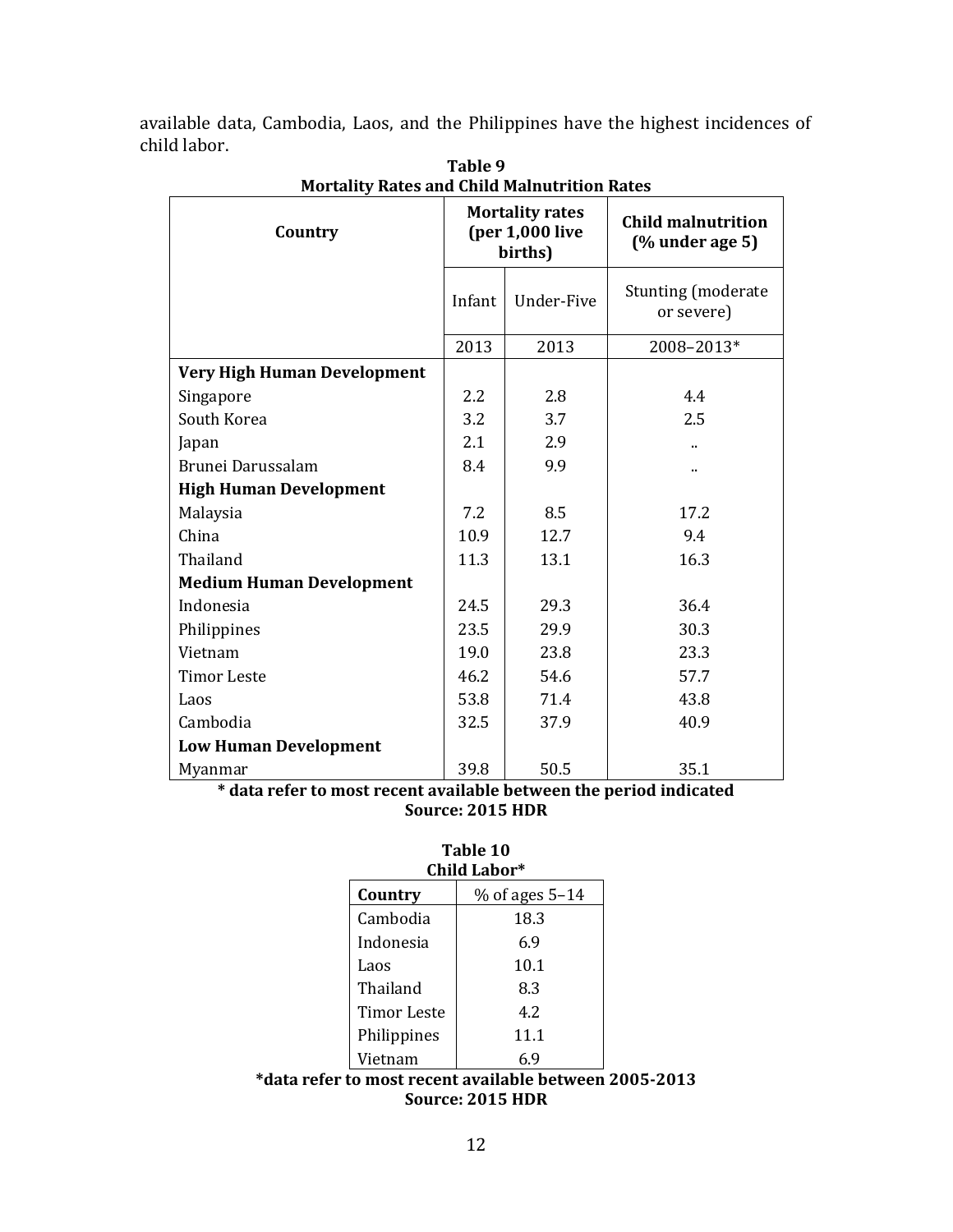### *G. Freedom from Hunger*

Another relevant risk for the citizenry is the fear of being hungry and being malnourished. Many Southeast Asian countries still have a large proportion of the population who consume less than the minimum level of dietary energy consumption. These include Laos, Cambodia, Myanmar, and the Philippines.

| <b>Proportion of Population Below Calorie Requirement</b> |                                                                                                |       |       |  |  |  |
|-----------------------------------------------------------|------------------------------------------------------------------------------------------------|-------|-------|--|--|--|
|                                                           | <b>Proportion of Population below</b><br><b>Minimum Level of Dietary Energy</b><br>Consumption |       |       |  |  |  |
| Country                                                   | $(\%)$                                                                                         |       |       |  |  |  |
|                                                           | 1991                                                                                           | 2000  | 2014  |  |  |  |
| East Asia                                                 |                                                                                                |       |       |  |  |  |
| China                                                     | 24                                                                                             | 16    | 9     |  |  |  |
| Japan                                                     | $<$ 5                                                                                          | $<$ 5 | $<$ 5 |  |  |  |
| South Korea                                               | $<$ 5                                                                                          | $<$ 5 | $<$ 5 |  |  |  |
| Mongolia                                                  | 30                                                                                             | 38    | 21    |  |  |  |
| <b>Southeast Asia</b>                                     |                                                                                                |       |       |  |  |  |
| Brunei Darussalam                                         | $<$ 5                                                                                          | $<$ 5 | $5$   |  |  |  |
| Cambodia                                                  | 32                                                                                             | 32    | 14    |  |  |  |
| Indonesia                                                 | 20                                                                                             | 17    | 8     |  |  |  |
| Laos                                                      | 43                                                                                             | 39    | 19    |  |  |  |
| Malaysia                                                  | $<$ 5                                                                                          | $<$ 5 | $<$ 5 |  |  |  |
| Myanmar                                                   | 63                                                                                             | 52    | 14    |  |  |  |
| Philippines                                               | 26                                                                                             | 21    | 14    |  |  |  |
| Thailand                                                  | 35                                                                                             | 19    |       |  |  |  |
| Vietnam                                                   | 46                                                                                             | 28    | 11    |  |  |  |

**Table 11**

**Source: 2015 ADB Key Indicators for Asia and the Pacific**

Another important indicator for freedom from hunger is the depth of food deficit as measured by kilocalories per person. The poorer countries Timor Leste, Cambodia, Laos, and Myanmar have more than 100 kilocalories deficit per person (See Table 12 below).

Affordability of food is also an important indicator for freedom from hunger. A key measure is food inflation. Fortunately, most countries in the region have very low food inflation. Only Indonesia and Laos have price inflation greater than 8%. All the rest have food inflation less than 5.2% (See Table 13).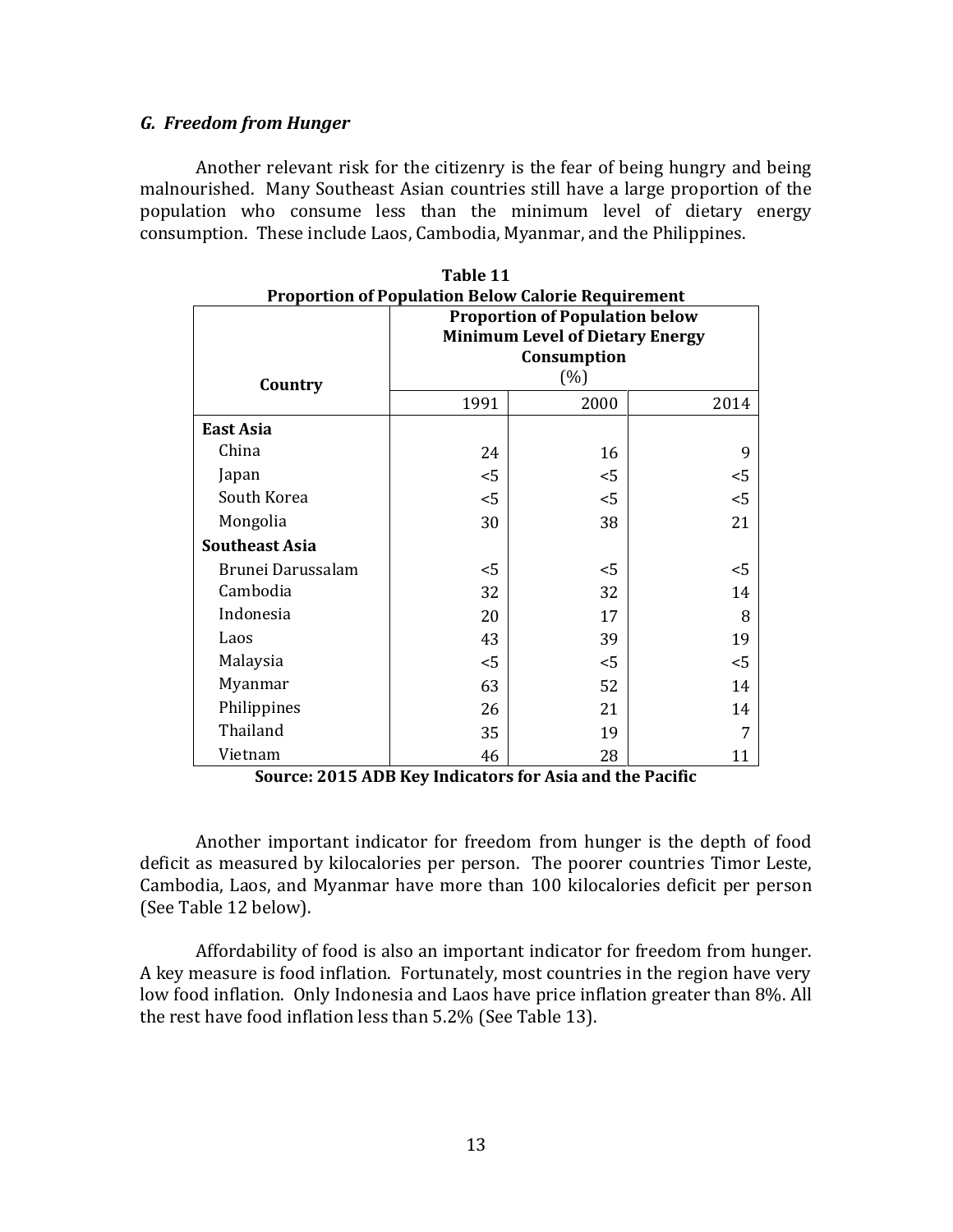| Country                            | (kilocalories<br>per person<br>per day)<br>2012/2014 |
|------------------------------------|------------------------------------------------------|
| <b>Very High Human Development</b> |                                                      |
| Singapore                          |                                                      |
| Hong Kong, China                   |                                                      |
| South Korea                        | 5                                                    |
| Japan                              |                                                      |
| Brunei Darussalam                  | 15                                                   |
| <b>High Human Development</b>      |                                                      |
| Malaysia                           | 20                                                   |
| China                              | 83                                                   |
| Thailand                           | 60                                                   |
| <b>Medium Human Development</b>    |                                                      |
| Indonesia                          | 55                                                   |
| Philippines                        | 97                                                   |
| Vietnam                            | 95                                                   |
| Timor Leste                        | 198                                                  |
| Laos                               | 134                                                  |
| Cambodia                           | 108                                                  |
| <b>Low Human Development</b>       |                                                      |
| Myanmar                            | 113                                                  |

| Table 12                     |
|------------------------------|
| <b>Depth of Food Deficit</b> |

| 'able |
|-------|
|-------|

| Country               | 2010   | 2011   | 2012   | 2013   | 2014     | <b>AVERAGE(5)</b> |
|-----------------------|--------|--------|--------|--------|----------|-------------------|
| East Asia             |        |        |        |        |          |                   |
| China                 | 6.5    | 4.3    | $-6.2$ | $-0.2$ | $-1.5$   | 0.6               |
| Hong Kong, China      | 2.3    | 7.0    | 5.7    | 4.5    | 4.1      | 4.7               |
| Japan                 | $-0.3$ | $-0.4$ | 0.1    | $-0.1$ | 3.8      | 0.6               |
| South Korea           | 6.6    | 8.1    | 4.0    | 0.9    | 0.3      | 4.0               |
| Taipei, China         | 0.6    | 2.3    | 4.2    | 1.3    | 3.7      | 2.4               |
| <b>Southeast Asia</b> |        |        |        |        |          |                   |
| Brunei Darussalam     | 1.0    | 0.0    | 0.0    | 0.1    | $-0.3$   | 0.2               |
| Cambodia              | 4.4    | 6.6    | 3.2    | 3.0    | 4.9      | 4.4               |
| Indonesia             | 9.4    | 8.5    | 5.9    | 12.0   | $\cdots$ | 9.0               |
| Laos                  | 7.7    | 10.2   | 5.5    | 12.0   | 6.9      | 8.5               |
| Malaysia              | 2.5    | 4.8    | 2.7    | 3.6    | 3.3      | 3.4               |
| Myanmar               | 7.2    | 3.9    | $-1.5$ | 6.0    | 5.9      | 4.3               |
| Philippines           | 4.1    | 5.7    | 2.4    | 2.8    | 7.0      | 4.4               |
| Singapore             | 1.4    | 3.0    | 2.3    | 2.1    | 2.9      | 2.3               |
| Thailand              | 5.3    | 8.0    | 4.9    | 3.4    | 3.9      | 5.1               |

| Table 13                                          |  |
|---------------------------------------------------|--|
| <b>Food Price Inflation: Food CPI Growth Rate</b> |  |

**Source: 2015 ADB Key Indicators for Asia and the Pacific**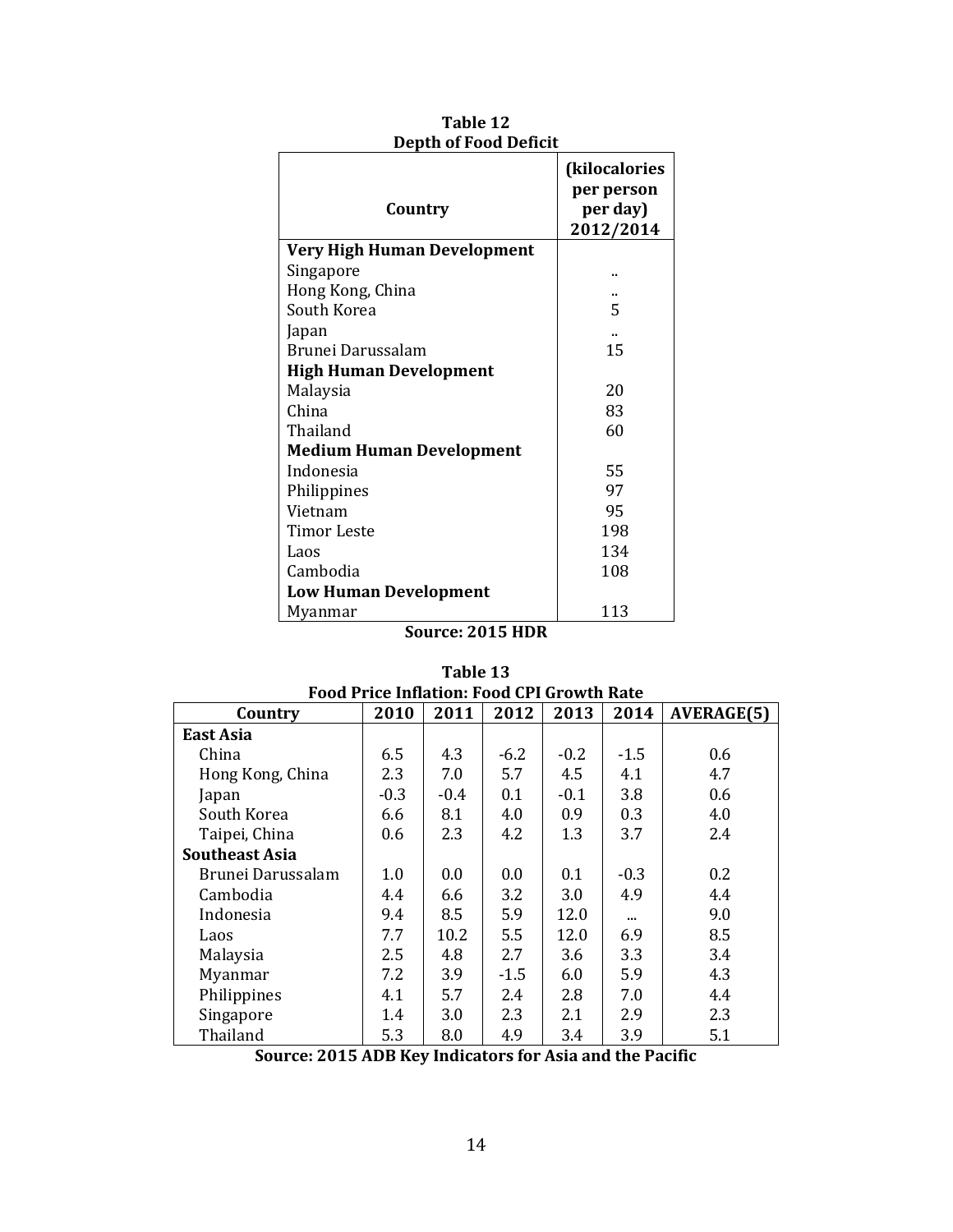#### **III. Freedom from Fear**

This section discusses indicators of various risks, vulnerabilities, and insecurities that may affect citizens of a country. These are factors that cause "fear" among the population.

#### *A. Losing Livelihood (Unemployment)*

The Human Development Report of 2015 reported statistics on people having an ideal job based on a survey done by Gallup. Countries from medium human development category scored highly (over 80%) i.e. Philippines, Laos, and Cambodia. Only Thailand from the high human development grouping got 80%. It is also notable that countries in the very high development group had relatively lower scores from 51-71%.

| Country                            | Ideal Job* |  |  |  |
|------------------------------------|------------|--|--|--|
| <b>Very High Human Development</b> |            |  |  |  |
| Singapore                          | 71         |  |  |  |
| Hong Kong, China                   | 60         |  |  |  |
| South Korea                        | 51         |  |  |  |
| Japan                              | 69         |  |  |  |
| <b>High Human Development</b>      |            |  |  |  |
| Malaysia                           | 76         |  |  |  |
| China                              | 51         |  |  |  |
| Thailand                           | 80         |  |  |  |
| <b>Medium Human Development</b>    |            |  |  |  |
| Indonesia                          | 76         |  |  |  |
| Philippines                        | 87         |  |  |  |
| Vietnam                            | 65         |  |  |  |
| Laos                               | 80         |  |  |  |
| Cambodia                           | 80         |  |  |  |
| <b>Low Human Development</b>       |            |  |  |  |
| Myanmar                            | 52         |  |  |  |
| * % answering ves (2013)           |            |  |  |  |

**Table 14 Having Ideal Job**

**\* % answering yes (2013) Source: 2015 HDR**

Having a stable job and not merely an ideal job is a major factor for human security. A major indicator that is utilized by many countries for this is the unemployment rate. Unemployment rates have been relatively low (0.3-4.3%) from 2008-2013 in many countries in the region except for Indonesia (6.2%) and the Philippines (7.1%). The rates are low despite the occurrence of the Global Financial Crisis in 2008 as its impact on the region was not as severe as compared to the other regions of the world.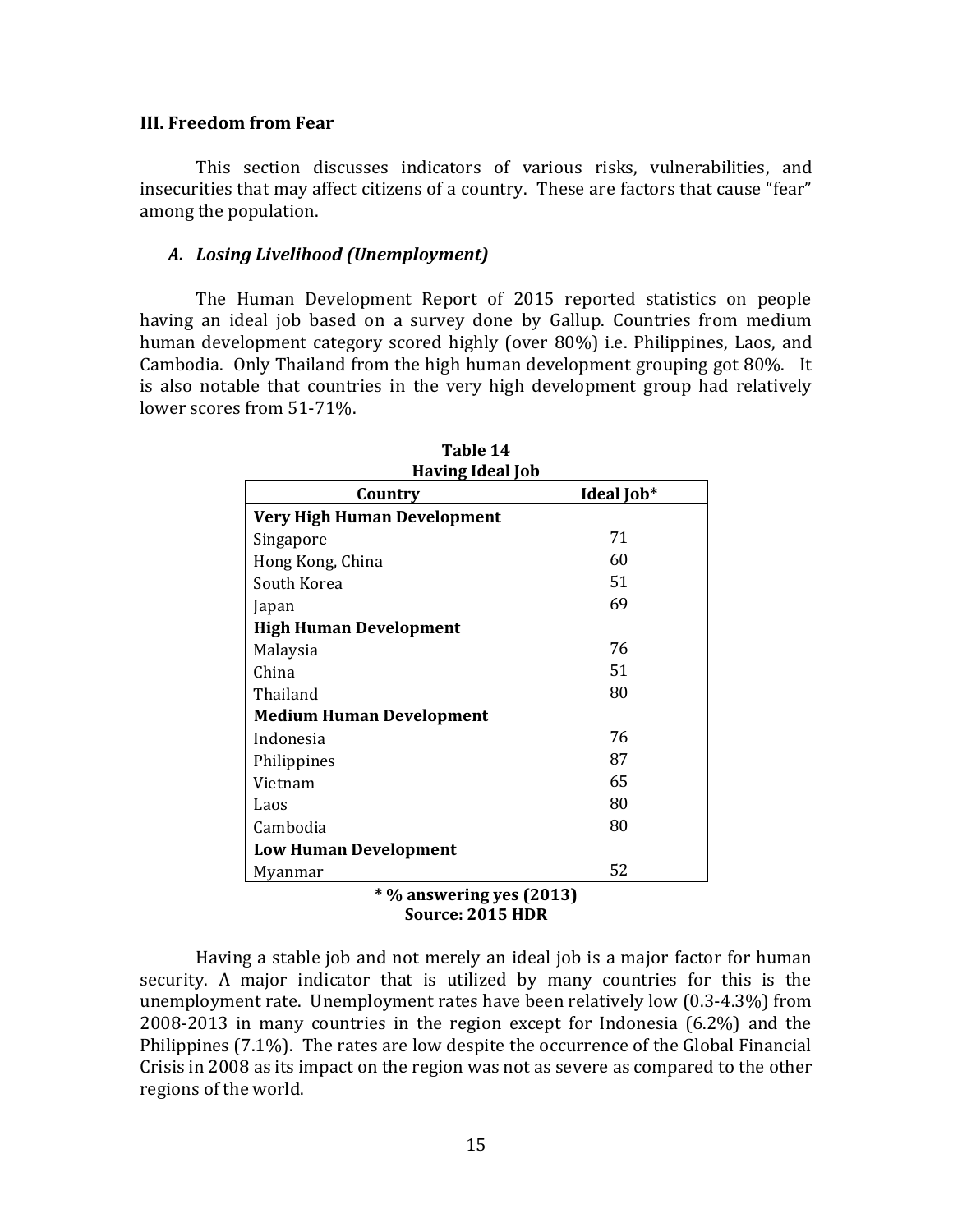| <b>Unemployment</b>                                          |              |                      |               |                                         |  |  |
|--------------------------------------------------------------|--------------|----------------------|---------------|-----------------------------------------|--|--|
| Country                                                      | <b>Total</b> | Long<br>term         | Youth         | Youth not in<br>school or<br>employment |  |  |
|                                                              |              | (% of labour         | (% of youth   |                                         |  |  |
|                                                              | force)       |                      | labour force) | $(%$ ages $15-24)$                      |  |  |
|                                                              | 2008-        | 2008-                |               |                                         |  |  |
|                                                              | 2013*        | 2013*                | 2008-2014*    | 2008-2013*                              |  |  |
| Very High Human Development                                  |              |                      |               |                                         |  |  |
| Singapore                                                    | 2.8          | 0.6                  | 7.0           | ٠.                                      |  |  |
| Hong Kong, China                                             | 3.4          | $\cdot$ .            | 9.4           | 6.6                                     |  |  |
| South Korea                                                  | 3.2          | 0.0                  | 9.3           | $\ddotsc$                               |  |  |
| Japan                                                        | 4.3          | 1.6                  | 6.9           | 3.9                                     |  |  |
| Brunei Darussalam                                            | 1.7          | ٠.                   | ٠.            | Ω.                                      |  |  |
| <b>High Human Development</b>                                |              |                      |               |                                         |  |  |
| Malaysia                                                     | 3.0          | $\ddot{\phantom{a}}$ | 10.4          | ٠.                                      |  |  |
| China                                                        | 2.9          |                      |               |                                         |  |  |
| Thailand                                                     | 0.8          | 0.1                  | 3.4           |                                         |  |  |
| <b>Medium Human Development</b>                              |              |                      |               |                                         |  |  |
| Indonesia                                                    | 6.2          |                      | 31.3          |                                         |  |  |
| Philippines                                                  | 7.1          | 0.1                  | 15.7          | 24.8                                    |  |  |
| Vietnam                                                      | 2.0          | 0.3                  | 6.0           | 9.3                                     |  |  |
| <b>Timor Leste</b>                                           | 3.9          | 0.4                  | 14.8          | ٠.                                      |  |  |
| Laos                                                         | 1.4          | $\cdot$ .            | ٠.            |                                         |  |  |
| Cambodia                                                     | 0.3          |                      | 0.5           | 79.2                                    |  |  |
| that indicated vecant and also happened that indicated vears |              |                      |               |                                         |  |  |

**Table 15**

However, it is also noteworthy that very few countries of the region are able to grant unemployment benefits to its workers and for those giving, the number of beneficiaries is not even 50% of the total unemployed (see Table 16 below). Old age pension is available in most countries of the region.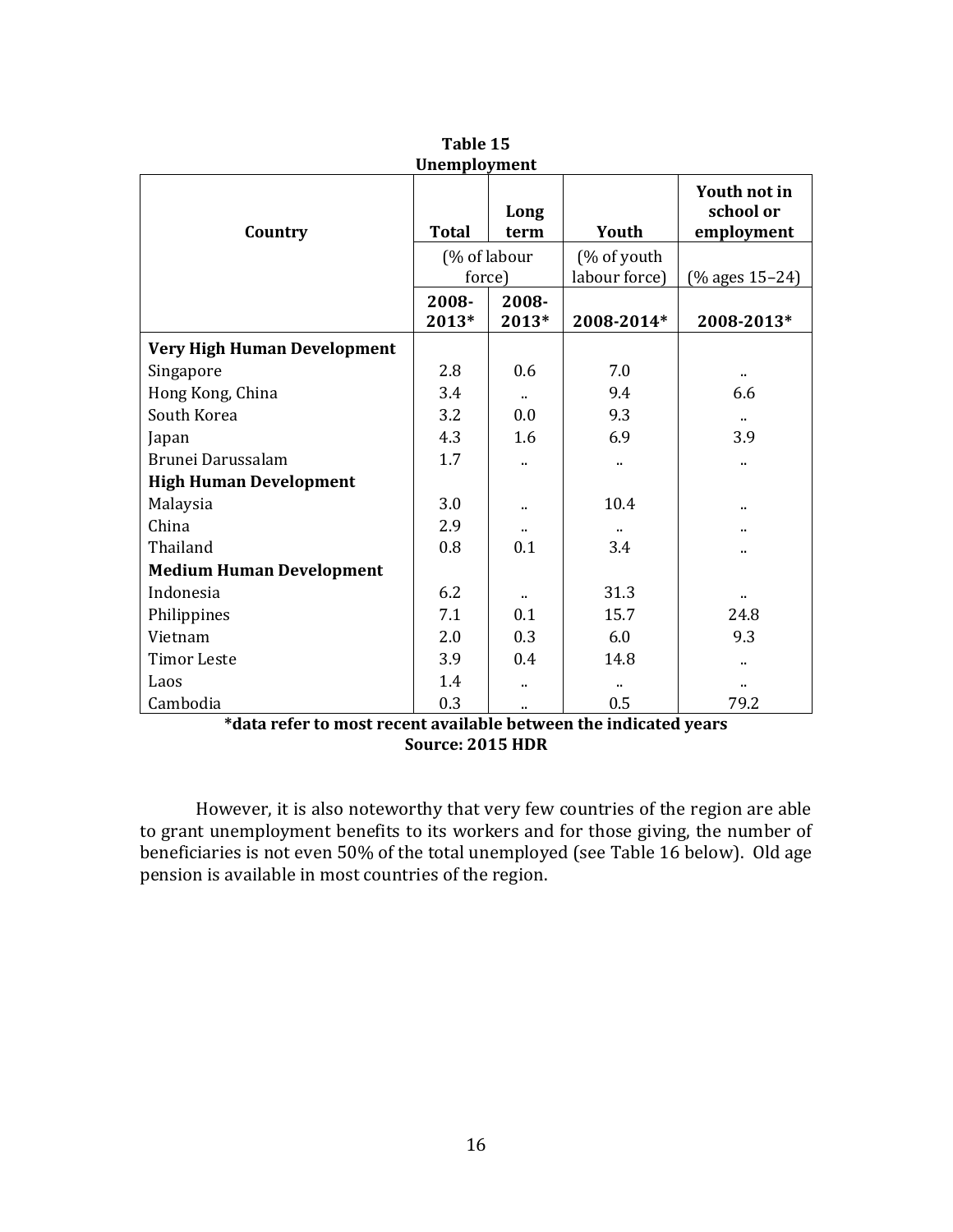| onemployment benefits and old lige I chaigh recipients |                  |                 |
|--------------------------------------------------------|------------------|-----------------|
|                                                        | Unemployment     | Old age         |
|                                                        | benefits         | pension         |
| Country                                                | recipients       | recipients      |
|                                                        |                  | (% of statutory |
|                                                        | (% of unemployed | pension age     |
|                                                        | ages 15-64)      | population)     |
|                                                        | 2008-2013*       | 2004-2012*      |
| Very High Human Development                            |                  |                 |
| Singapore                                              | 0.0              | 0.0             |
| Hong Kong, China                                       | 16.9             | 72.9            |
| South Korea                                            | 45.5             | 77.6            |
| Japan                                                  | 19.6             | 80.3            |
| Brunei Darussalam                                      | 0.0              | 81.7            |
| <b>High Human Development</b>                          |                  |                 |
| Malaysia                                               | 0.0              | 19.8            |
| China                                                  | 14.0             | 74.4            |
| Thailand                                               | 28.5             | 81.7            |
| <b>Medium Human Development</b>                        |                  |                 |
| Indonesia                                              | 0.0              | 8.1             |
| Philippines                                            | 0.0              | 28.5            |
| Vietnam                                                | 8.4              | 34.5            |
| <b>Timor Leste</b>                                     | ٠.               | 100.0           |
| Laos                                                   | 0.0              | 5.6             |
| Cambodia                                               | 0.0              | 5.0             |
| <b>Low Human Development</b>                           |                  |                 |
| Myanmar                                                | 0.0              |                 |

**Table 16 Unemployment Benefits and Old Age Pension Recipients**

### *B. Climate and Environment Risks*

Major risks confronting many economies are related to the environment and these include pollution, natural resource depletion and natural disasters. Carbon dioxide emissions per capita are relatively large in wealthier countries like Brunei, South Korea, Japan, and Malaysia. Natural resource depletion affects both the rich and poorer countries. Brunei has the highest at 29.9% of GNI followed by Laos at 8.3% and Malaysia at 8.1%. Land degradation meanwhile has affected greatly the Mekong countries Thailand, Vietnam, Myanmar, and Cambodia. In terms of annual average number of people affected by natural disasters, the Philippines has the highest followed by China and Thailand.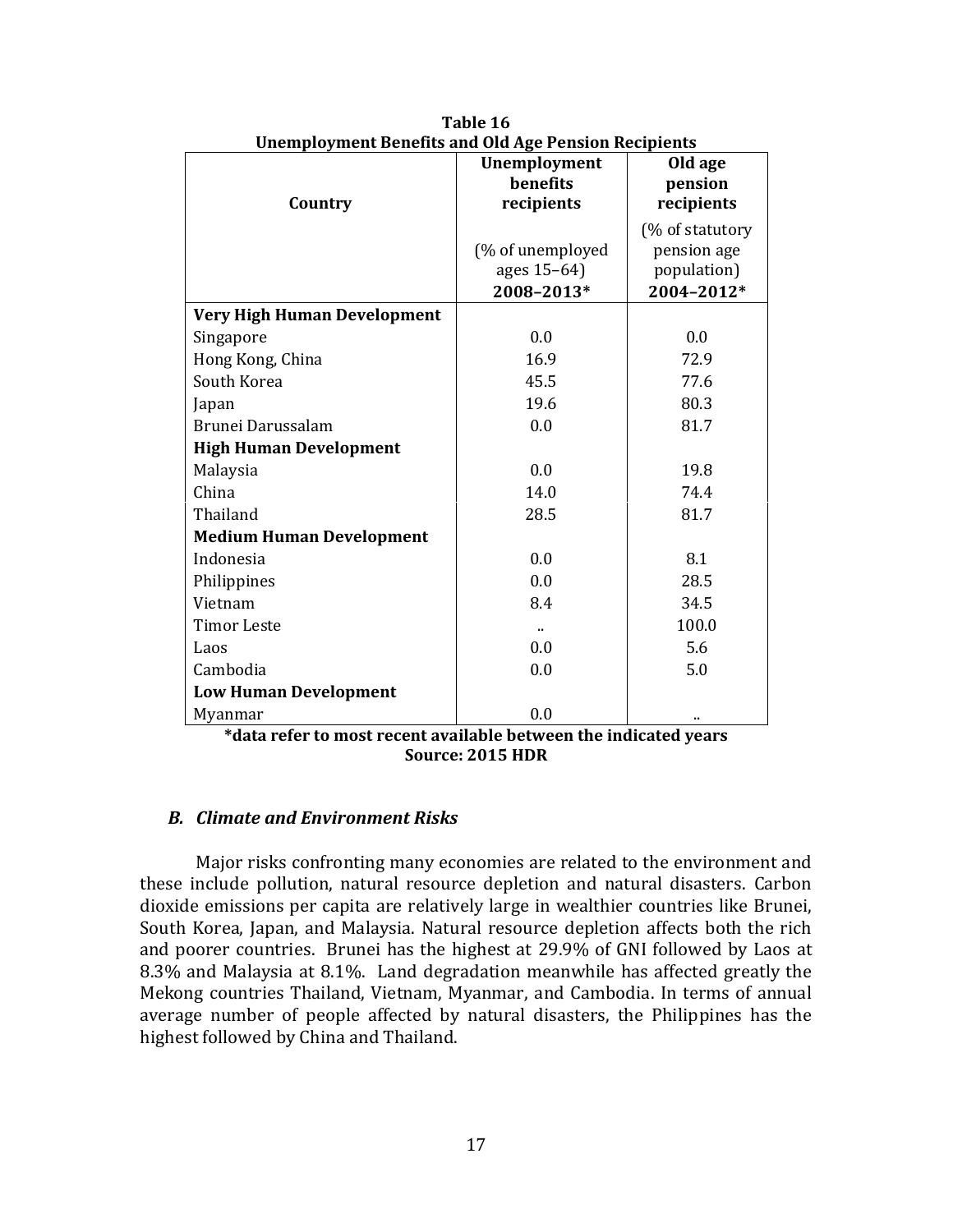| Country                            | <b>Carbon dioxide</b><br>emissions per capita |            | <b>Natural</b><br>resource<br>depletion | Population<br>living on<br>degraded<br>land | <b>Population</b><br>affected by<br><b>Natural</b><br><b>Disasters</b> |
|------------------------------------|-----------------------------------------------|------------|-----------------------------------------|---------------------------------------------|------------------------------------------------------------------------|
|                                    |                                               | Average    |                                         |                                             | (average)<br>annual per                                                |
|                                    |                                               | annual     | (% of                                   |                                             | million                                                                |
|                                    | (tonnes)                                      | growth (%) | GNI)                                    | (%)                                         | people)                                                                |
|                                    | 2011                                          | 1970/2011  | $2008 -$<br>2013*                       | 2010                                        | 2005/2014                                                              |
| <b>Very High Human Development</b> |                                               |            |                                         |                                             |                                                                        |
| Singapore                          | 4.3                                           | $-2.3$     |                                         |                                             | $\boldsymbol{0}$                                                       |
| Hong Kong, China                   | 5.7                                           | 3.2        | $\ddot{\phantom{a}}$                    |                                             | 221                                                                    |
| South Korea                        | 11.8                                          | 6.5        | 0.0                                     | 2.9                                         | 206                                                                    |
| Japan                              | 9.3                                           | 0.8        | 0.0                                     | 0.3                                         | 921                                                                    |
| Brunei Darussalam                  | 24.0                                          | $-3.1$     | 29.8                                    |                                             | $\boldsymbol{0}$                                                       |
| <b>High Human Development</b>      |                                               |            |                                         |                                             |                                                                        |
| Malaysia                           | 7.8                                           | 5.9        | 8.1                                     | 1.2                                         | 10,160                                                                 |
| China                              | 6.7                                           | 6.5        | 4.2                                     | 8.6                                         | 73,314                                                                 |
| Thailand                           | 4.6                                           | 8.0        | 4.7                                     | 17.0                                        | 70,701                                                                 |
| <b>Medium Human Development</b>    |                                               |            |                                         |                                             |                                                                        |
| Indonesia                          | 2.3                                           | 6.7        | 4.8                                     | 3.1                                         | 4,292                                                                  |
| Philippines                        | 0.9                                           | 0.7        | 2.2                                     | 2.2                                         | 105,941                                                                |
| Vietnam                            | 2.0                                           | 3.6        | 6.7                                     | 8.0                                         | 20,060                                                                 |
| <b>Timor Leste</b>                 | 0.2                                           |            |                                         |                                             | 951                                                                    |
| Laos                               | 0.2                                           | $-0.5$     | 8.3                                     | 4.1                                         | 22,280                                                                 |
| Cambodia                           | 0.3                                           | 2.0        | 2.5                                     | 39.3                                        | 28,828                                                                 |
| <b>Low Human Development</b>       |                                               |            |                                         |                                             |                                                                        |
| Myanmar<br>$+1$ $+$                | 0.2                                           | 0.5<br>.   | .                                       | 19.2<br>$\blacksquare$                      | 6,406                                                                  |

**Table 17 Climate and Environment Risks**

# *C. Fear of Displacements*

Another kind of fear is being displaced in your place of abode and becoming refugees in another place or region within the country (IDP). In terms of the former, China, Vietnam, and Myanmar have the highest statistics while countries which have been experiencing internal conflicts have also a high number of IDPs – Indonesia, Philippines, Myanmar, and Thailand.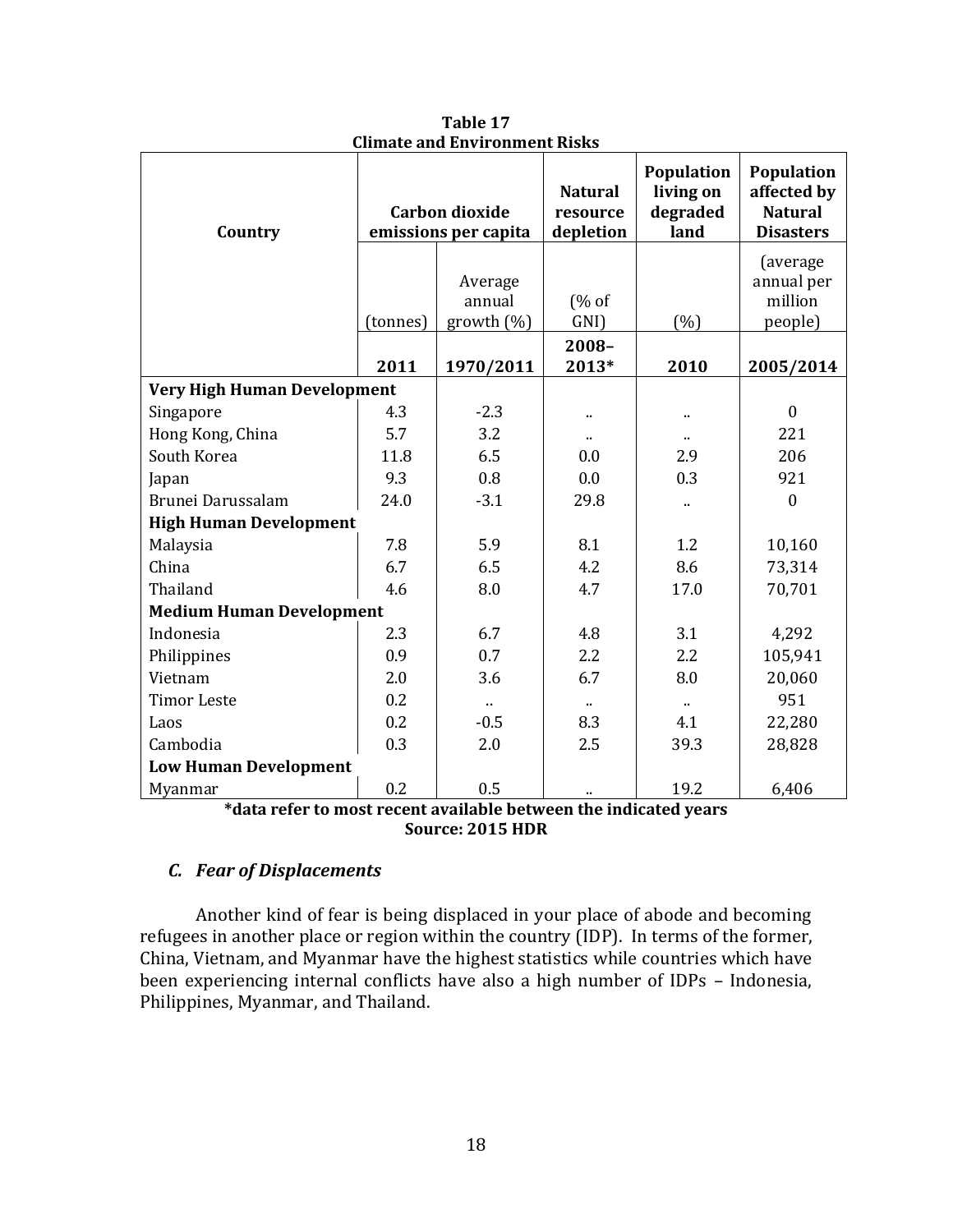| Country                            | <b>Refugees by country</b><br>of origin<br>(thousands)<br>2014 | <b>Internally displaced</b><br>persons<br>(thousands)<br>2014 |  |
|------------------------------------|----------------------------------------------------------------|---------------------------------------------------------------|--|
| <b>Very High Human Development</b> |                                                                |                                                               |  |
| Singapore                          | 0.1                                                            |                                                               |  |
| Hong Kong, China                   | 0.0                                                            |                                                               |  |
| South Korea                        | 0.5                                                            |                                                               |  |
| Japan                              | 0.3                                                            |                                                               |  |
| Brunei Darussalam                  | 0.0                                                            |                                                               |  |
| <b>High Human Development</b>      |                                                                |                                                               |  |
| Malaysia                           | 0.5                                                            |                                                               |  |
| China                              | 205.0                                                          |                                                               |  |
| Thailand                           | 0.2                                                            | 35.0                                                          |  |
| <b>Medium Human Development</b>    |                                                                |                                                               |  |
| Indonesia                          | 9.8                                                            | 84.0                                                          |  |
| Philippines                        | 0.7                                                            | 77.7                                                          |  |
| Vietnam                            | 314.1                                                          | $\ddot{\phantom{a}}$                                          |  |
| <b>Timor Leste</b>                 | 0.0                                                            | 0.9                                                           |  |
| Laos                               | 7.7                                                            | 4.5                                                           |  |
| Cambodia                           | 13.6                                                           |                                                               |  |
| <b>Low Human Development</b>       |                                                                |                                                               |  |
| Myanmar<br>r.                      | 223.7<br>001 <b>- 11 - 11</b>                                  | 645.3                                                         |  |

**Table 18 Refugees and Internally Displaced Persons (IDP)**

# *D. Fear of Crime*

Another source of fear is crime and the absence of peace and order. Some important indicators include the number of people jailed, homicide rate, violence against women, and the % of citizens surveyed who feel safe in their countries. Thailand and Singapore have the highest number of prisoners per 100,000 people at 398 and 230. However, these data are difficult to interpret as these may also mean that their police forces are more efficient in catching criminals and thereby people may feel safer. Myanmar and the Philippines meanwhile have the highest homicide rates at 15.2 and 8.8 respectively per 100,000 people. Thailand, Vietnam, and Timor Leste have the highest percentage of women who encountered violence against them. A big percentage of the people in Singapore and Hong Kong feel the safest at 91%.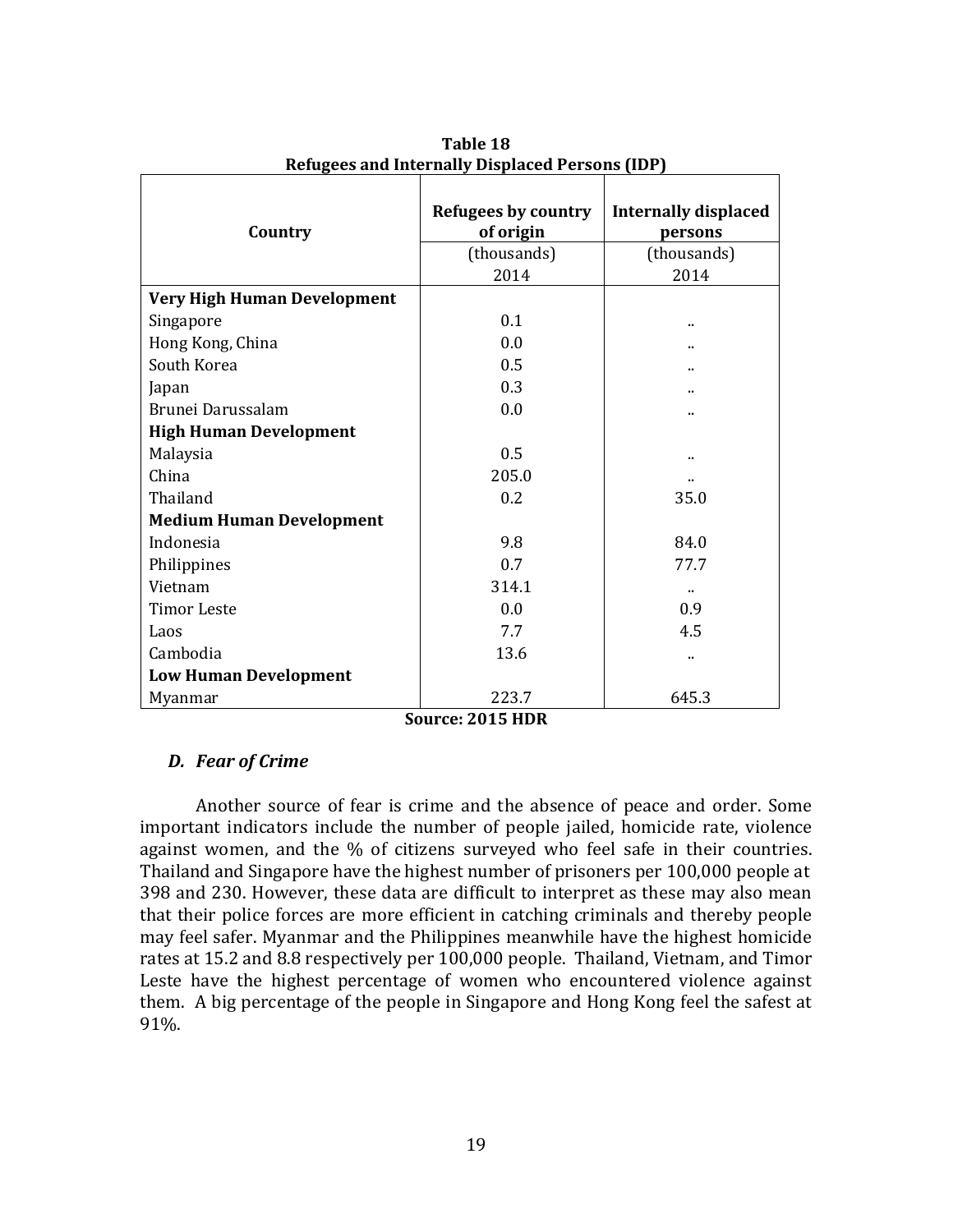|                                    | rear of crime        |                  |                                                                                  |                                                |
|------------------------------------|----------------------|------------------|----------------------------------------------------------------------------------|------------------------------------------------|
| Country                            | Prison<br>population | Homicide<br>rate | <b>Violence</b><br>against<br>women (%)<br>Intimate or<br>nonintimate<br>partner | <b>Feeling</b><br><b>Safe</b><br>$\frac{0}{0}$ |
|                                    | (per 100,000         | (per 100,000     | violence ever                                                                    | answering                                      |
|                                    | people)              | people)          | experienced                                                                      | yes                                            |
|                                    | 2002-2013*           | 2008-2012*       | 2001-2011*                                                                       | 2014                                           |
| <b>Very High Human Development</b> |                      |                  |                                                                                  |                                                |
| Singapore                          | 230                  | 0.2              | 9.2                                                                              | 91                                             |
| Hong Kong, China                   | 128                  | 0.4              | 21.0                                                                             | 91                                             |
| South Korea                        | 99                   | 0.9              |                                                                                  | 61                                             |
| Japan                              | 51                   | 0.3              | 18.5                                                                             | 68                                             |
| Brunei Darussalam                  | 122                  | 2.0              | ٠.                                                                               | $\ddot{\phantom{a}}$                           |
| <b>High Human Development</b>      |                      |                  |                                                                                  |                                                |
| Malaysia                           | 132                  | 2.3              | .,                                                                               | 48                                             |
| China                              | 121                  | 1.0              | .,                                                                               | 75                                             |
| Thailand                           | 398                  | 5.0              | 43.8                                                                             | 72                                             |
| <b>Medium Human Development</b>    |                      |                  |                                                                                  |                                                |
| Indonesia                          | 59                   | 0.6              | 3.1                                                                              | 85                                             |
| Philippines                        | 111                  | 8.8              | 23.6                                                                             | 62                                             |
| Vietnam                            | 145                  | 3.3              | 38.5                                                                             | 61                                             |
| <b>Timor Leste</b>                 | 25                   | 3.6              | 39.2                                                                             | $\sim$                                         |
| Laos                               | 69                   | 5.9              |                                                                                  | 75                                             |
| Cambodia                           | 106                  | 6.5              | 22.3                                                                             | 42                                             |
| <b>Low Human Development</b>       |                      |                  |                                                                                  |                                                |
| Myanmar                            | 120                  | 15.2             | .,                                                                               | 81                                             |

**Table 19 Fear of Crime**

## *E. Psychological well-being*

One of the best gauges of freedom from fear is the psychological well-being of the citizenry. The first measure for this is satisfaction in having the freedom of choice. Medium development countries Cambodia and the Philippines scored the highest. Suicide rates meanwhile are highest in very high development countries South Korea and Japan. Singapore and Thailand have the highest ratings for overall life satisfaction at 7.1 and 7.0.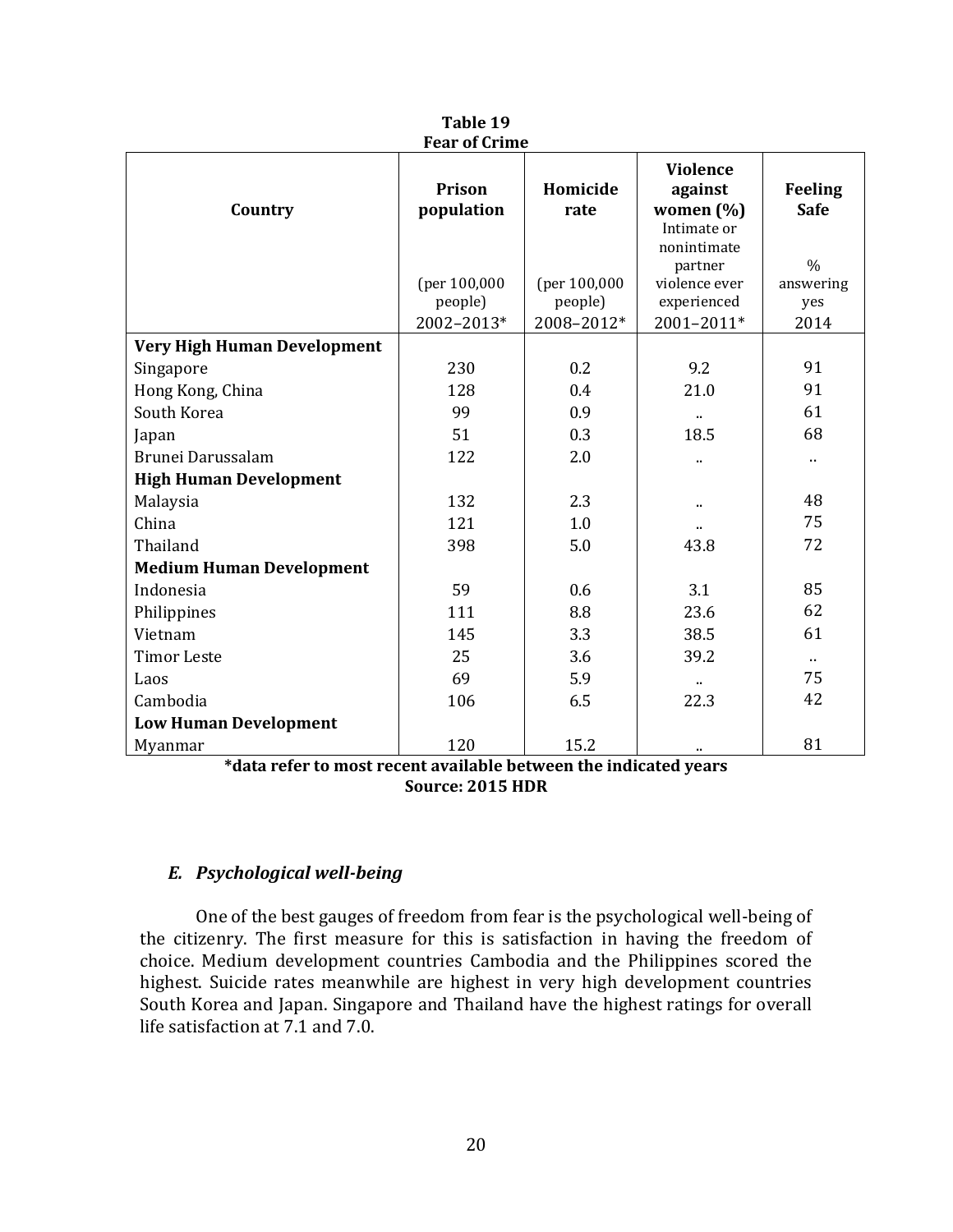| I sychological well being       |                             |                      |                                              |                              |           |  |
|---------------------------------|-----------------------------|----------------------|----------------------------------------------|------------------------------|-----------|--|
| Country                         | <b>Freedom of</b><br>Choice |                      | <b>Overall life</b><br>satisfaction<br>index | Suicide rate<br>(per 100,000 |           |  |
|                                 |                             |                      | 0, least                                     |                              |           |  |
|                                 | % satisfied                 |                      | satisfied to 10,                             | people)                      |           |  |
|                                 | Female                      | Male                 | most satisfied                               | Female                       | Male      |  |
|                                 | 2014                        | 2014                 | 2014                                         | 2012                         | 2012      |  |
| Very High Human Development     |                             |                      |                                              |                              |           |  |
| Singapore                       | 83                          | 76                   | 7.1                                          | 5.3                          | 9.8       |  |
| Hong Kong, China                | 84                          | 83                   | 5.5                                          | $\ddot{\phantom{a}}$         | $\cdot$ . |  |
| South Korea                     | 55                          | 61                   | 5.8                                          | 18.0                         | 41.7      |  |
| Japan                           | 79                          | 75                   | 5.9                                          | 10.1                         | 26.9      |  |
| Brunei Darussalam               | н,                          | $\ddot{\phantom{a}}$ |                                              | 5.2                          | 7.7       |  |
| <b>High Human Development</b>   |                             |                      |                                              |                              |           |  |
| Malaysia                        | 77                          | 79                   | 6.0                                          | 1.5                          | 4.7       |  |
| China                           | 76                          | 77                   | 5.2                                          | 8.7                          | 7.1       |  |
| Thailand                        | 88                          | 91                   | 7.0                                          | 4.5                          | 19.1      |  |
| <b>Medium Human Development</b> |                             |                      |                                              |                              |           |  |
| Indonesia                       | 68                          | 70                   | 5.6                                          | 4.9                          | 3.7       |  |
| Philippines                     | 89                          | 91                   | 5.3                                          | 1.2                          | 4.8       |  |
| Vietnam                         | 80                          | 82                   | 5.1                                          | 2.4                          | 8.0       |  |
| <b>Timor Leste</b>              | $\blacksquare$              | $\ddot{\phantom{a}}$ | .,                                           | 5.8                          | 10.2      |  |
| Laos                            | 87                          | ٠.                   | 4.9                                          | 6.6                          | 11.2      |  |
| Cambodia                        | 94                          | 92                   | 3.9                                          | 6.5                          | 12.6      |  |
| <b>Low Human Development</b>    |                             |                      |                                              |                              |           |  |
| Myanmar                         | 73                          | 74                   | 4.8                                          | 10.3                         | 16.5      |  |

**Table 20 Psychological Well-Being**

# *F. Access to Communication*

Another type of fear is being isolated because one does not have access to communication and information. In terms of internet users, countries grouped under very high human development such as Singapore, South Korea, and Japan have more than 80% of their population having access. Mobile phone subscription is high in many countries. Only Timor Leste, Myanmar, and Laos have less than 70 per 100 people having subscription.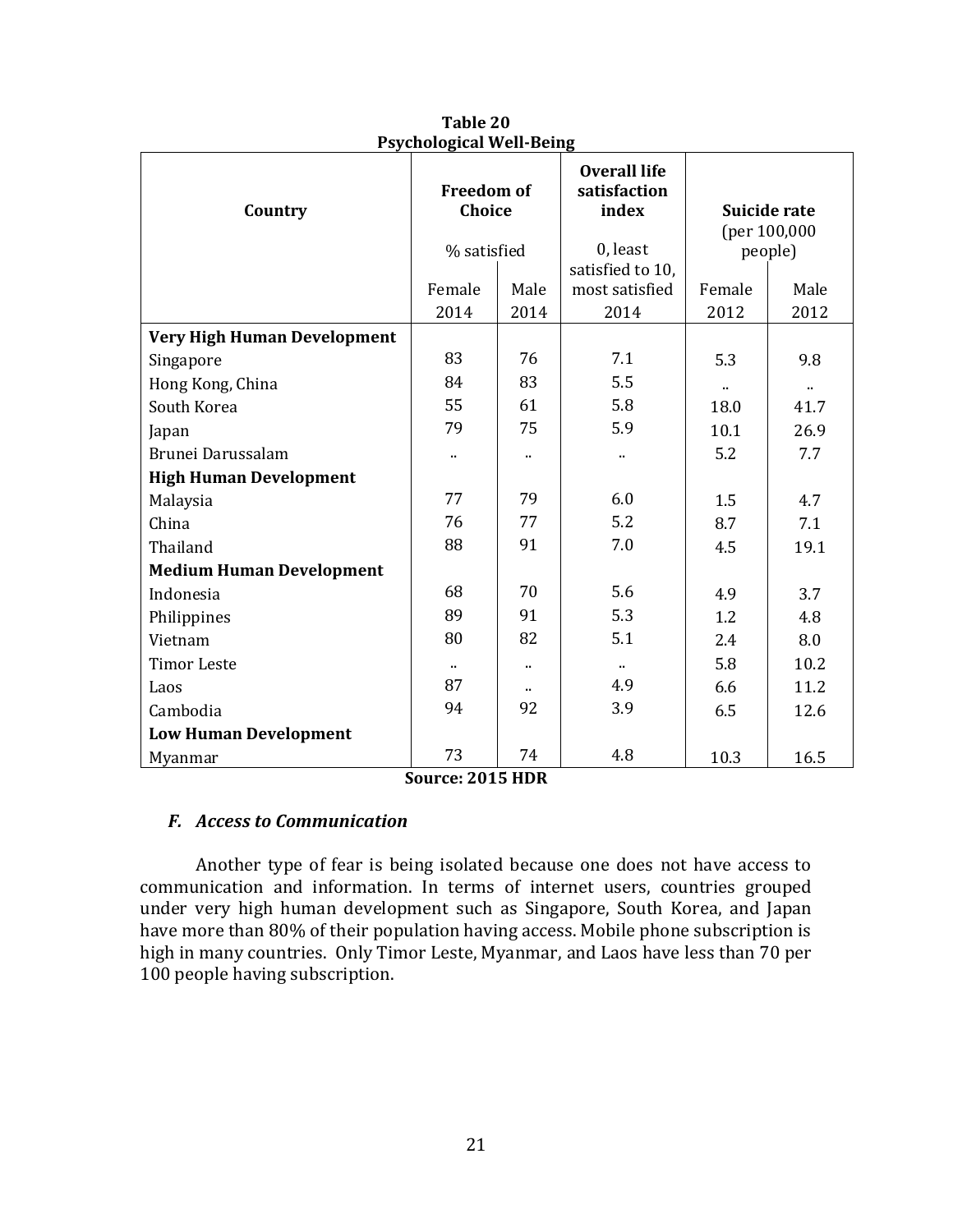| Country                            | ессээ со соннишинсасгон<br><b>Internet users</b> | <b>Mobile phone</b><br>subscriptions |            |
|------------------------------------|--------------------------------------------------|--------------------------------------|------------|
|                                    | (% of<br>population)                             | [per 100]<br>people)                 | (% change) |
|                                    | 2014                                             | 2014                                 | 2009-2014  |
| <b>Very High Human Development</b> |                                                  |                                      |            |
| Singapore                          | 82.0                                             | 158.1                                | 14.0       |
| Hong Kong, China                   | 74.6                                             | 239.3                                | 33.1       |
| South Korea                        | 84.3                                             | 115.5                                | 16.1       |
| Japan                              | 90.6                                             | 120.2                                | 31.7       |
| Brunei Darussalam                  | 68.8                                             | 110.1                                | 5.1        |
| <b>High Human Development</b>      |                                                  |                                      |            |
| Malaysia                           | 67.5                                             | 148.8                                | 37.2       |
| China                              | 49.3                                             | 92.3                                 | 66.9       |
| Thailand                           | 34.9                                             | 144.4                                | 45.2       |
| <b>Medium Human Development</b>    |                                                  |                                      |            |
| Indonesia                          | 17.1                                             | 126.2                                | 83.1       |
| Philippines                        | 39.7                                             | 111.2                                | 35.2       |
| Vietnam                            | 48.3                                             | 147.1                                | 32.1       |
| <b>Timor Leste</b>                 | 1.1                                              | 58.7                                 | 78.1       |
| Laos                               | 14.3                                             | 67.0                                 | 29.8       |
| Cambodia                           | 9.0                                              | 155.1                                | 250.0      |
| <b>Low Human Development</b>       |                                                  |                                      |            |
| Myanmar                            | 2.1                                              | 49.5                                 |            |

**Table 21 Access to Communication**

# *G. Trusting Government*

Trust in a government that promotes human security is significant in having lives without fear among citizens of a country. Singaporeans and Vietnamese have the highest trust ratings for their government. Most Singaporeans and Thais (more than 80%) trust their judicial system. Despite being in the very high human development category, South Korea scored very low in terms of trust in the judicial system at only 19%. Cambodia, Myanmar, and Laos ranked very low in terms of the Corruption Perception Index of Transparency International.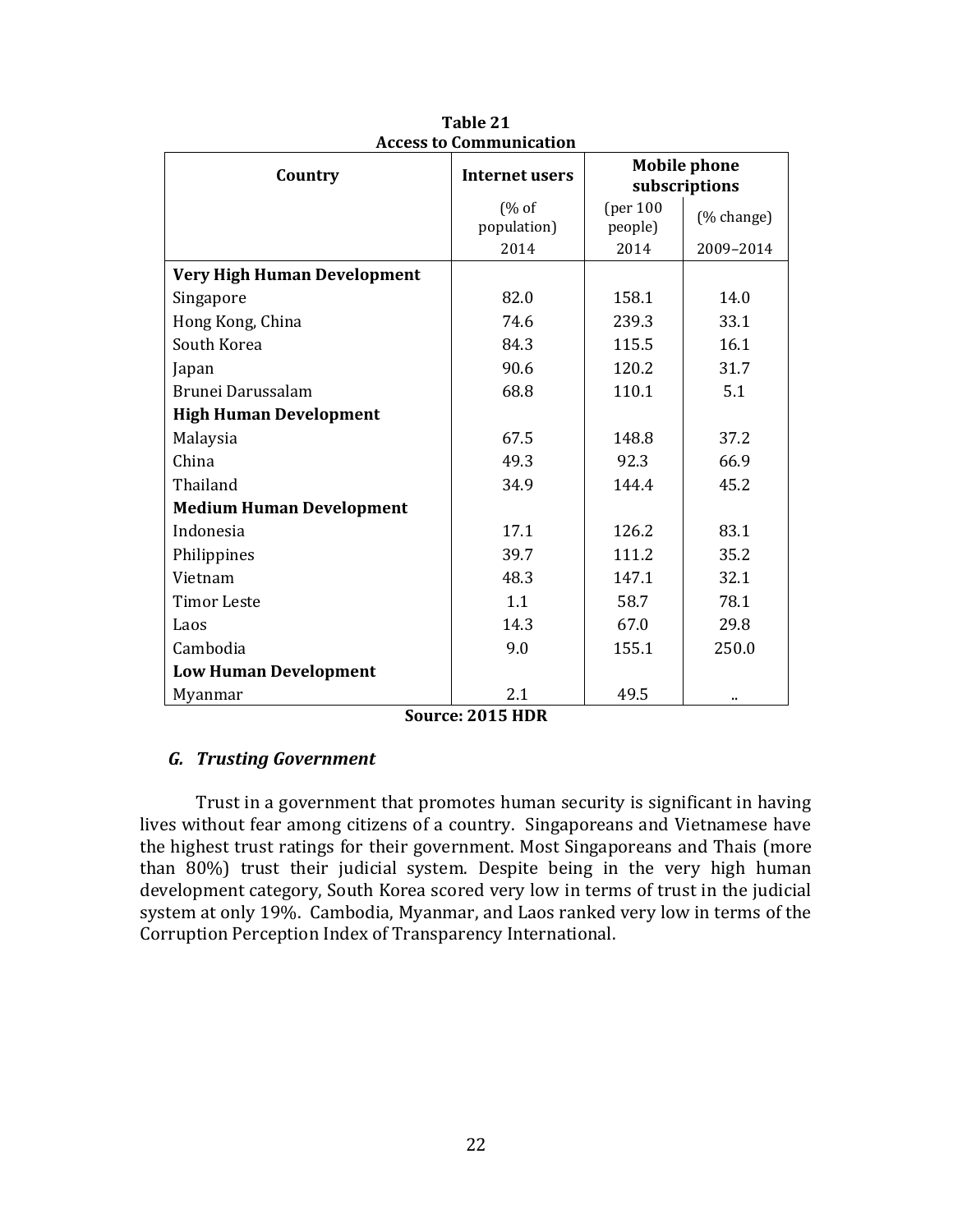| Country                            | Trust in national<br>government<br>% answering yes | Confidence in<br>judicial system<br>% answering yes |
|------------------------------------|----------------------------------------------------|-----------------------------------------------------|
| <b>Very High Human Development</b> |                                                    |                                                     |
| Singapore                          | 84                                                 | 85                                                  |
| Hong Kong, China                   | 46                                                 | 76                                                  |
| South Korea                        | 28                                                 | 19                                                  |
| Japan                              | 38                                                 | 64                                                  |
| <b>High Human Development</b>      |                                                    |                                                     |
| Malaysia                           | 63                                                 | 57                                                  |
| Thailand                           | 72                                                 | 81                                                  |
| <b>Medium Human Development</b>    |                                                    |                                                     |
| Indonesia                          | 65                                                 | 54                                                  |
| Philippines                        | 69                                                 | 63                                                  |
| Vietnam                            | 81                                                 | 66                                                  |

**Table 22 Trusting Government**

| <b>Corruption Perception Index</b> |      |      |      |                        |                        |
|------------------------------------|------|------|------|------------------------|------------------------|
| Country                            | 2012 | 2013 | 2014 | <b>Rank</b> in<br>2013 | <b>Rank</b> in<br>2014 |
| East Asia                          |      |      |      |                        |                        |
| China                              | 39   | 40   | 36   | 80                     | 100                    |
| Hong Kong, China                   | 77   | 75   | 74   | 15                     | 17                     |
| Japan                              | 74   | 74   | 76   | 18                     | 15                     |
| South Korea                        | 56   | 55   | 55   | 46                     | 43                     |
| <b>Southeast Asia</b>              |      |      |      |                        |                        |
| Brunei Darussalam                  | 55   | 60   |      | 38                     |                        |
| Cambodia                           | 22   | 20   | 21   | 160                    | 156                    |
| Indonesia                          | 32   | 32   | 34   | 114                    | 107                    |
| Laos                               | 21   | 26   | 25   | 140                    | 145                    |
| Malaysia                           | 49   | 50   | 52   | 53                     | 50                     |
| Myanmar                            | 15   | 21   | 21   | 157                    | 156                    |
| Philippines                        | 34   | 36   | 38   | 94                     | 85                     |
| Singapore                          | 87   | 86   | 84   | 5                      | 7                      |
| Thailand                           | 37   | 35   | 38   | 102                    | 85                     |
| Vietnam                            | 31   | 31   | 31   | 116                    | 119                    |

**Table 23**

**Source: 2015 ADB Key Indicators for Asia and the Pacific**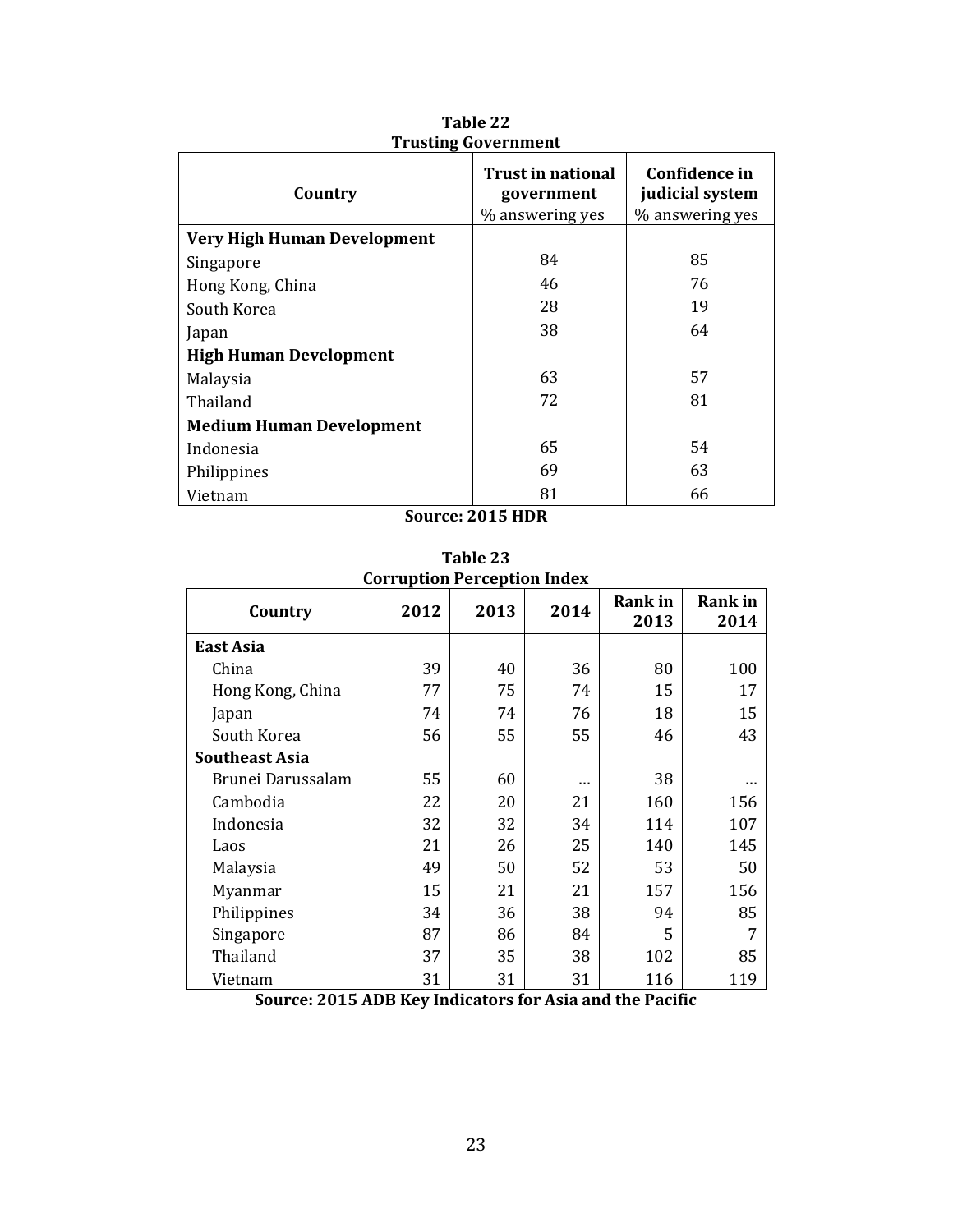#### **IV. Formulating a Human Security Index**

Due to the large number of indicators and measures corresponding to human security, there were a couple of attempts to formulate a single index that ranked many countries in the world. A food and human security index (FHSI) was introduced by Carolan (2012). A FHSI score is calculated for 126 countries by looking at indicators of objective and subjective well-being, nutrition, ecological sustainability, food dependency, and food-system market concentration. These scores were arrived at by adding the five aforementioned indicators and calculating their average. Topping the list (see Table 24) in terms of FHSI is Malaysia and Indonesia, two medium human development countries. Despite being in the very high human development category, Japan and South Korea only ranked 33 and 78, respectively.

| т оба ана пашан эссагну тиасл |      |              |  |
|-------------------------------|------|--------------|--|
| Country                       | Rank | <b>Index</b> |  |
| Malaysia                      | 19   | 72.93        |  |
| Indonesia                     | 31   | 70.28        |  |
| Japan                         | 33   | 69.96        |  |
| Philippines                   | 43   | 66.18        |  |
| Thailand                      | 44   | 65.59        |  |
| China                         | 52   | 62.03        |  |
| Vietnam                       | 59   | 60.62        |  |
| South Korea                   | 78   | 53.19        |  |
| Cambodia                      | 81   | 52.81        |  |

**Table 24 Food and Human Security Index**

**Source: Carolan (2012)**

Another attempt at formulating just one index is that of David Hastings, who has been ranking countries through various indicators merged into one value, the Human Security Index (HSI). The HSI is formulated around three component indices - Economic, Environmental, and Social Fabric Indices. The most recent rankings were released in 2011. Taiwan, Hong Kong, and Japan are in the top 3 among East and Southeast Asian countries but surprisingly, some medium human development countries like Indonesia, Malaysia, and the Philippines scored low. The CLMV countries which are relatively poor are also relatively low in terms of human security. Many of these countries have also experienced internal conflicts during the past decades.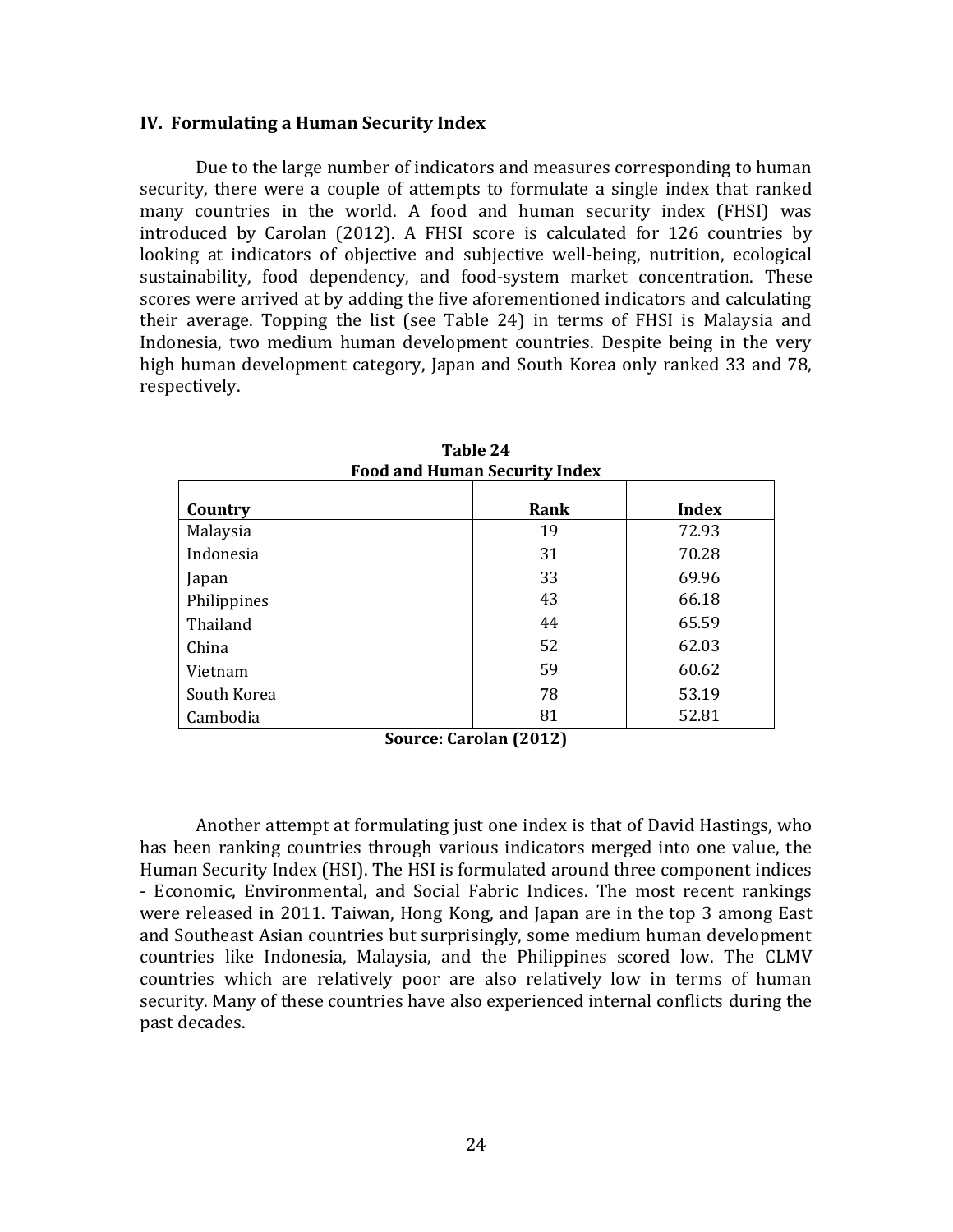| Country            | Rank | <b>Index</b> |  |  |
|--------------------|------|--------------|--|--|
| Taiwan             | 20   | .772         |  |  |
| Hong Kong, China   | 28   | .753         |  |  |
| Japan              | 34   | .739         |  |  |
| Singapore          | 47   | .726         |  |  |
| South Korea        | 63   | .712         |  |  |
| <b>Brunei</b>      | 91   | .671         |  |  |
| Malaysia           | 96   | .660         |  |  |
| Thailand           | 103  | .648         |  |  |
| China              | 120  | .626         |  |  |
| Vietnam            | 152  | .586         |  |  |
| Indonesia          | 159  | .584         |  |  |
| Laos               | 166  | .562         |  |  |
| <b>Timor Leste</b> | 176  | .545         |  |  |
| Philippines        | 179  | .535         |  |  |
| Myanmar            | 181  | .512         |  |  |
| Cambodia           | 195  | .488         |  |  |

 **Table 25 Human Security Index (version 2)**

**Source: Hastings (2013)**

#### **V. Summary and Conclusions**

From all the table of statistics we have discussed, we can observe many insights regarding the current situation of human security in East and Southeast Asia.

There is still a development divide both in terms of economic growth and human development. For example, hunger affects mostly the relatively poorer countries. A mitigating factor is the low food inflation experienced in the region in recent years. Furthermore, poorer countries such as Cambodia, Laos, and Myanmar are catching up as their economic growth have been at high levels the past few years. All of the countries discussed in this paper have also improved their levels of human development indices from 1990 to 2014.

Freedom from fear is not always correlated to economic growth and development. Some highly developed countries such as South Korea have high suicide rates while less developed countries like the Philippines and Cambodia scored highly in the freedom of choice. High human development countries are not necessarily the leaders in overall life satisfaction with some of medium human development countries even faring better. Trust in government is also not a simple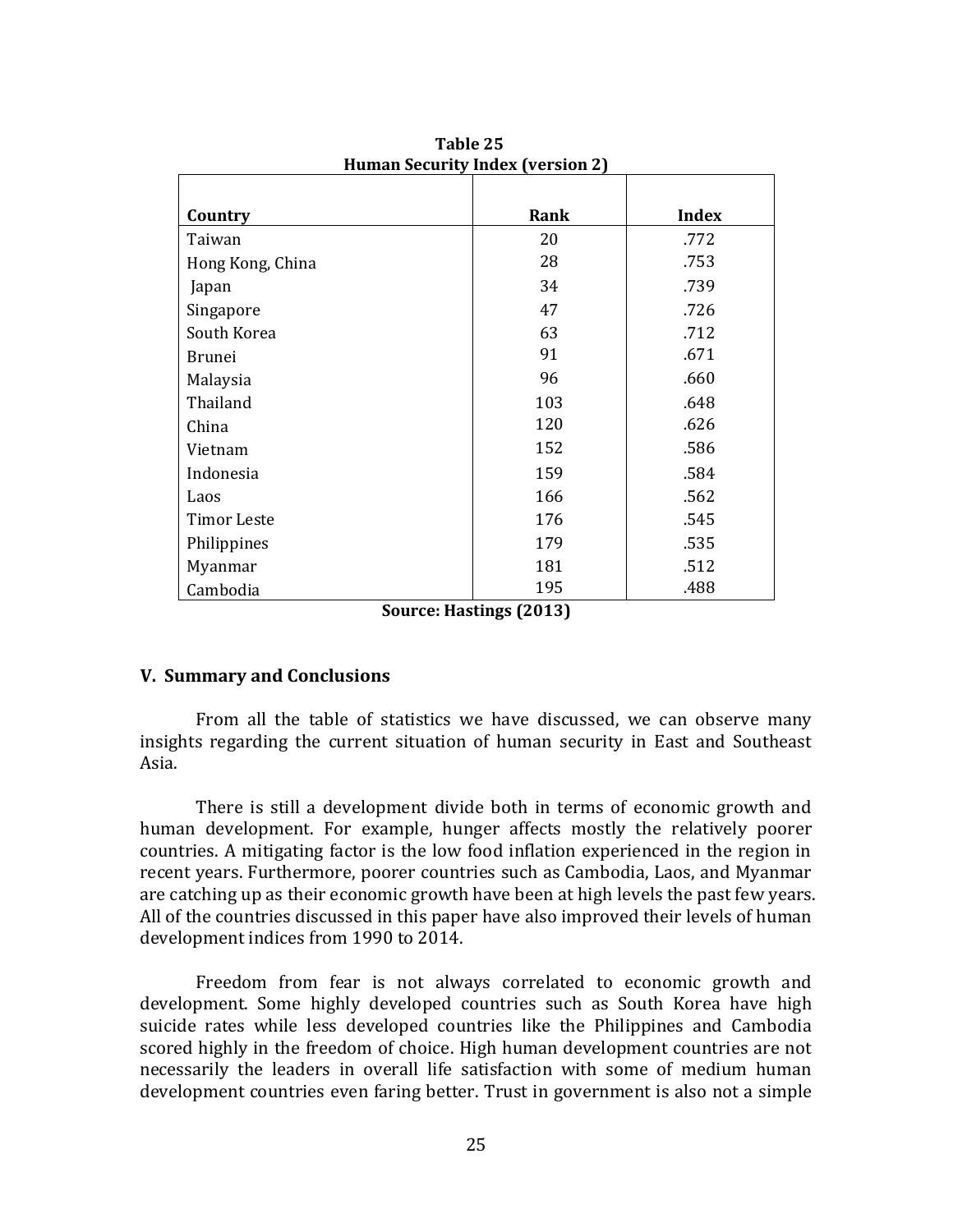function of high and medium human development but possibly of the political system and people's experience in engaging with it or in being a recipient of its services.

As Human Security has many indicators, there were attempts (Carolan, 2012 and Hastings, 2013) at formulating a single index but because the process was data intensive and much resources were required, these efforts were not sustained. It will be interesting for the United Nations Development Programme to include the Human Security Index in its annual Human Development Report. It is an even more comprehensive indicator than the Human Development Index.

#### **References**

ADB, Key Indicators for Asia and the Pacific, 2015.

- Carolan, M. The Food and Human Security Index: Rethinking Food Security and 'Growth', International Journal of Sociology of Agriculture and Food, Vol. 19, No. 2, pp. 176–200, 2012.
- Hastings, D. The Human Security Index: Pursuing enriched characterization and development, Development, Volume 56, Issue 1, pp.66-78, March 2013.
- UNDP, Human Development Report, 1994.
- UNDP, Human Development Report, 2015.